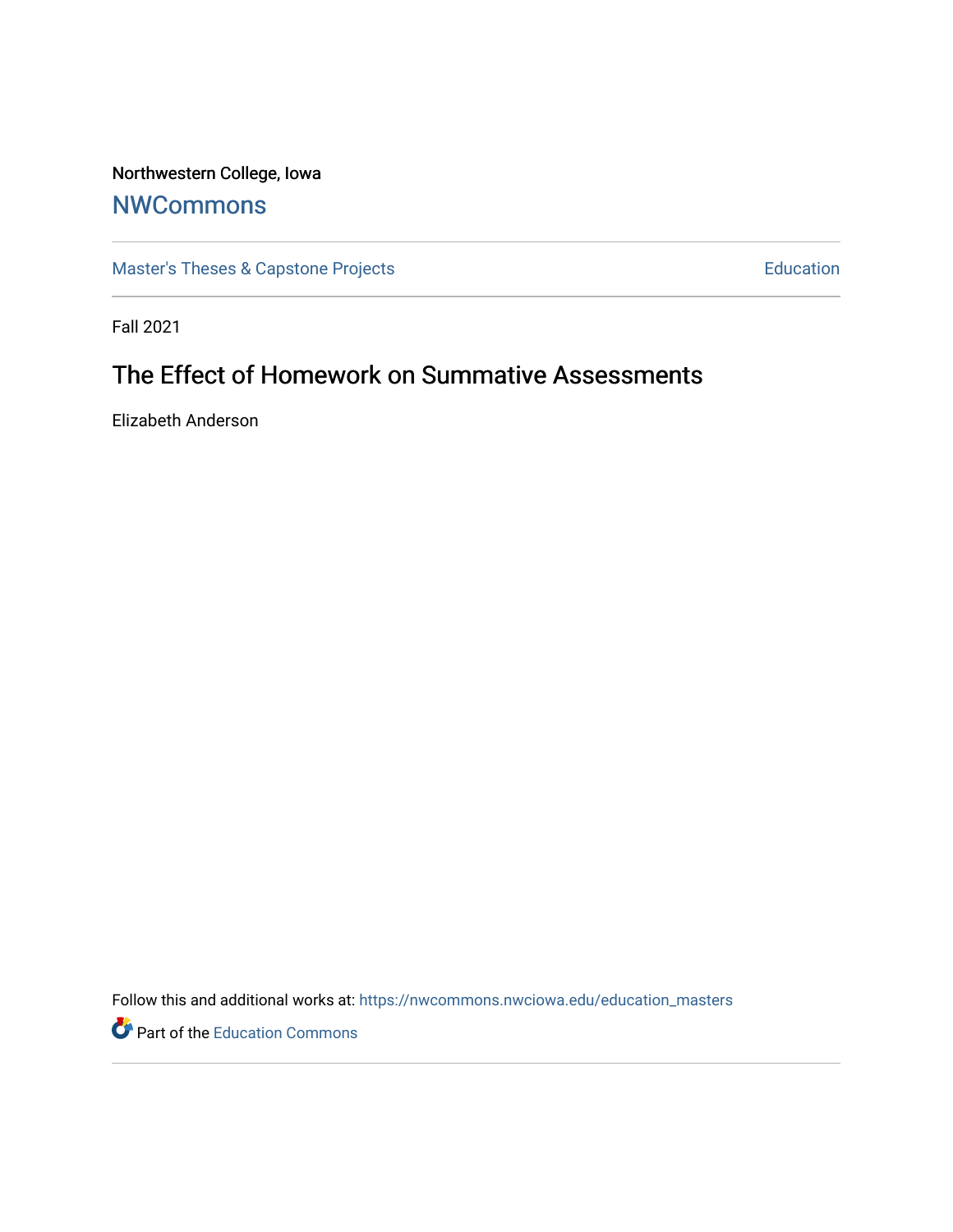#### **The Effect of Homework on Summative Assessments**

Elizabeth Anderson

Northwestern College

An Action Research Project Presented in Partial Fulfillment of the Requirements For the Degree of Master of Education November 2021 Dr. Theresa Pedersen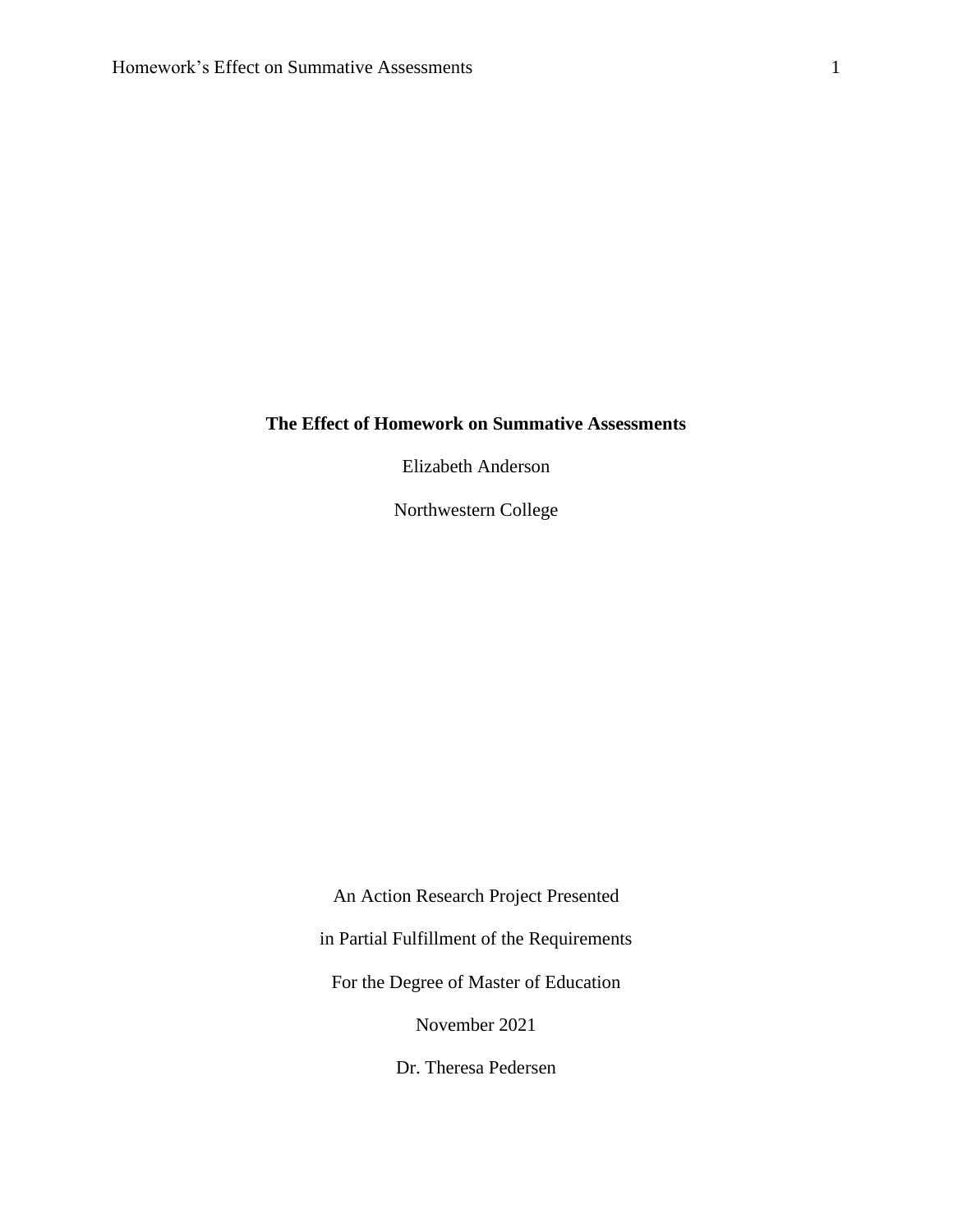#### **Abstract**

<span id="page-2-0"></span>The purpose of this action research study was to determine if homework completion had an effect on how students performed on summative assessments. This action research study was conducted in a high school classroom in Northwest Iowa. An Algebra and Algebra 2 class were used during this research process. Quantitative data was collected on homework completion and summative assessment scores for three consecutive chapters covered in each respective class. The results of this study showed while there is a positive correlation between the two variables, no significant conclusions could be made from the collected data.

Keywords: *homework, motivation, summative assessments*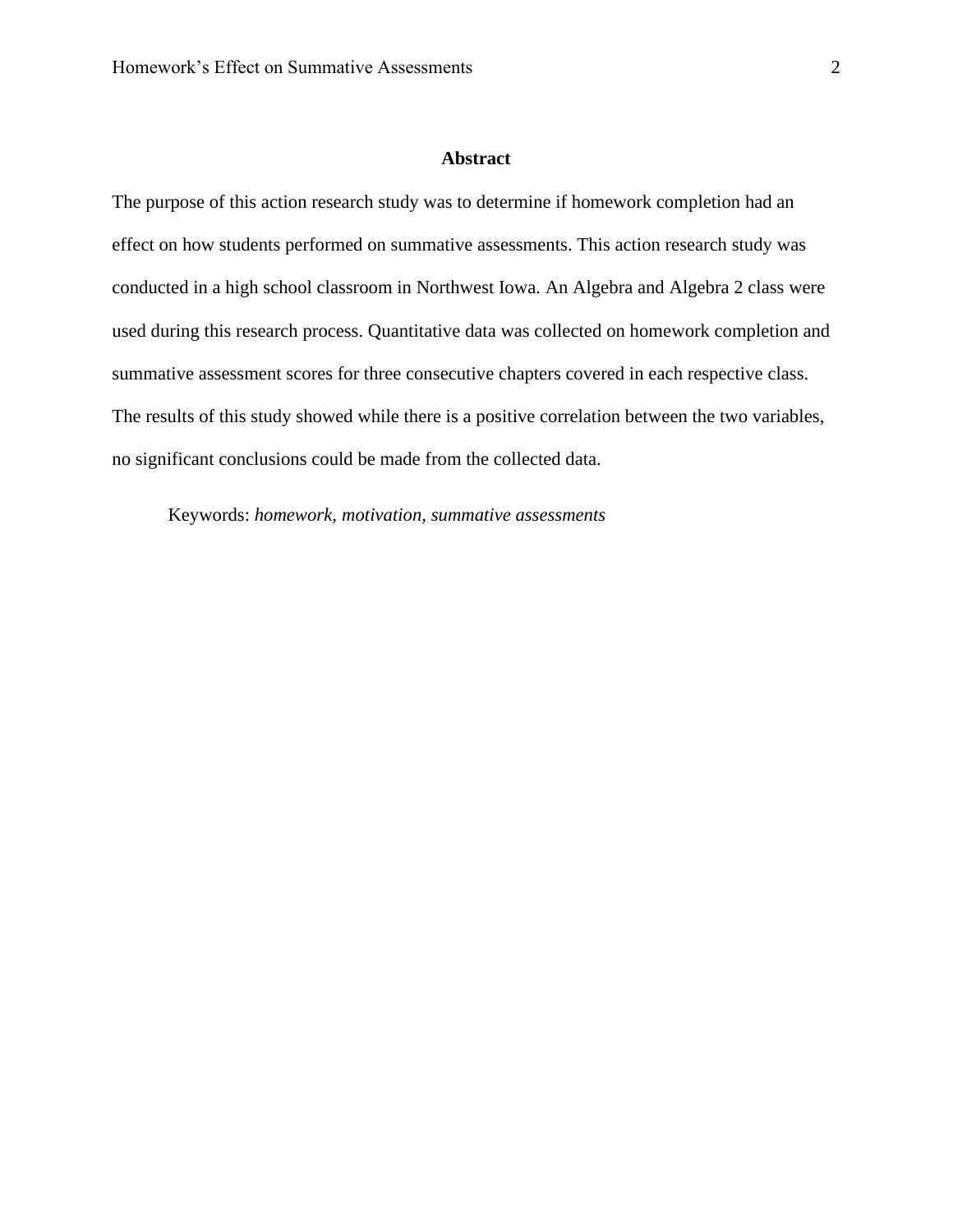### **Table of Contents**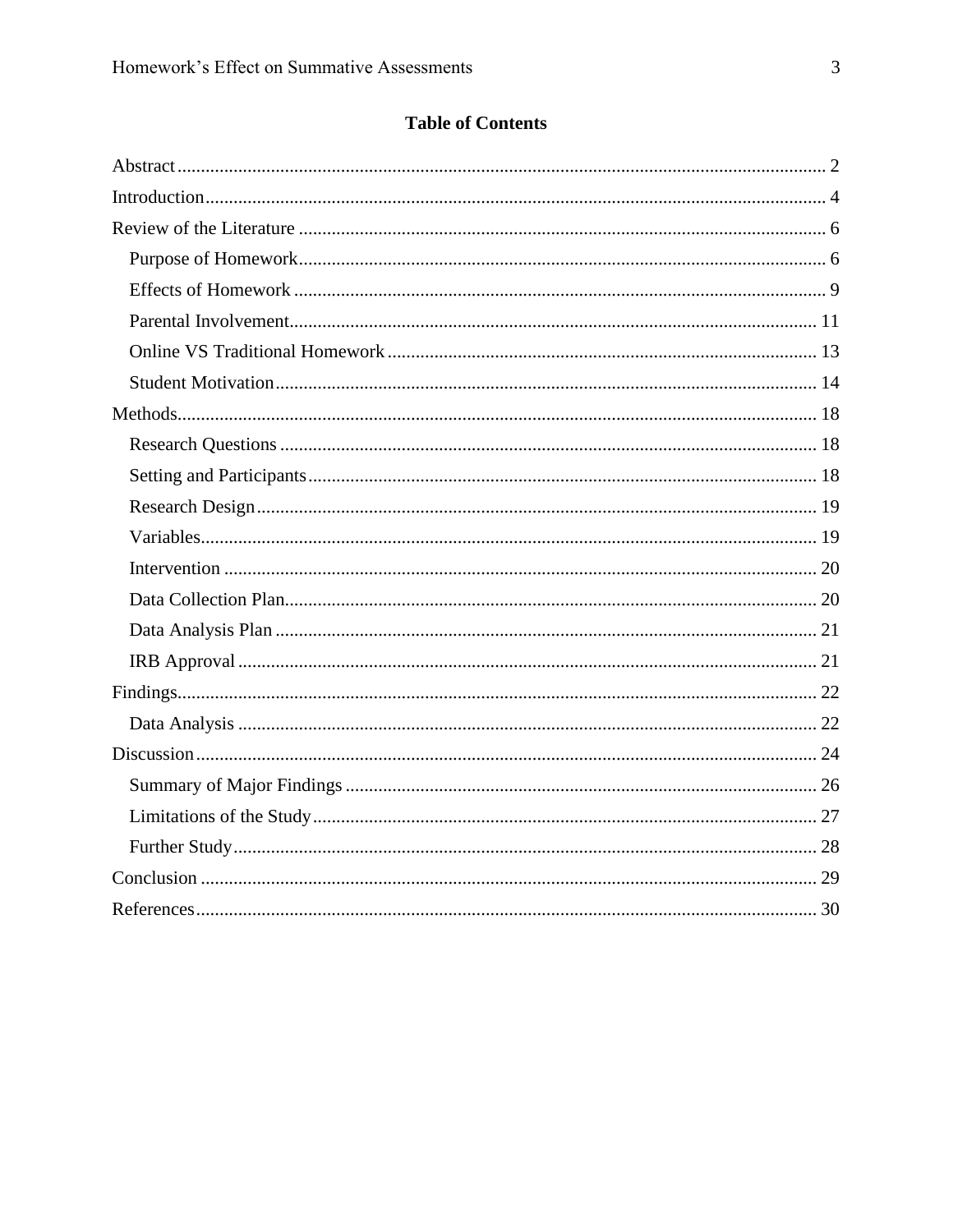#### **The Effect of Homework on Summative Assessments**

#### **Introduction**

<span id="page-4-0"></span>For over 100 years, homework has been a controversial subject (Strauss, 2003). Teachers, students, and parents have opinions about homework, specifically regarding how much should be given and whether it should be graded or not. Each school system is familiar with these issues because "as each school year gets underway and expectations regarding homework unfold, teachers and administrators are fitfully confronted by parents irritated by the struggles and complaints of their children with homework" (McLeod, 2017, p. 45). Within the United States, schools have started to make the decision to opt out of assigning homework. However, Heffernan (2019) argues homework should not be eliminated, but "demand smarter ways to use homework". Instead of being a burden to those currently within the educational system, homework should be designed to help positively impact student achievement. "If schools are to lay the conundrum of homework to rest, it would behoove them to repeatedly state its intended purpose: to fortify the understanding and learning of students" (McLeod, 2017, p. 46).

The issue regarding homework is whether it helps our students deepen their learning and understanding, and whether it has a positive impact on their performance on assessments. In an article describing the case for and against homework, Marzano and Pickering (2007) synthesize Harris Cooper's research by stating "if a district or school discards homework altogether…it will be throwing away a powerful instructional tool". Cooper and his colleagues found "the average student in a class in which appropriate homework was assigned would score 23 percentile points higher on tests of the knowledge addressed in class than the average student in a class in which homework was not assigned" (Marzano & Pickering, 2007). Voorhees (2011, p. 363) states in her article "there is a positive relationship between the amount of homework students do and their academic achievement" while also adding teachers need to ask themselves "how can we improve the quality of homework assigned so it is doable and effective". This research enforces the idea homework can be beneficial to students and their performance on assessments.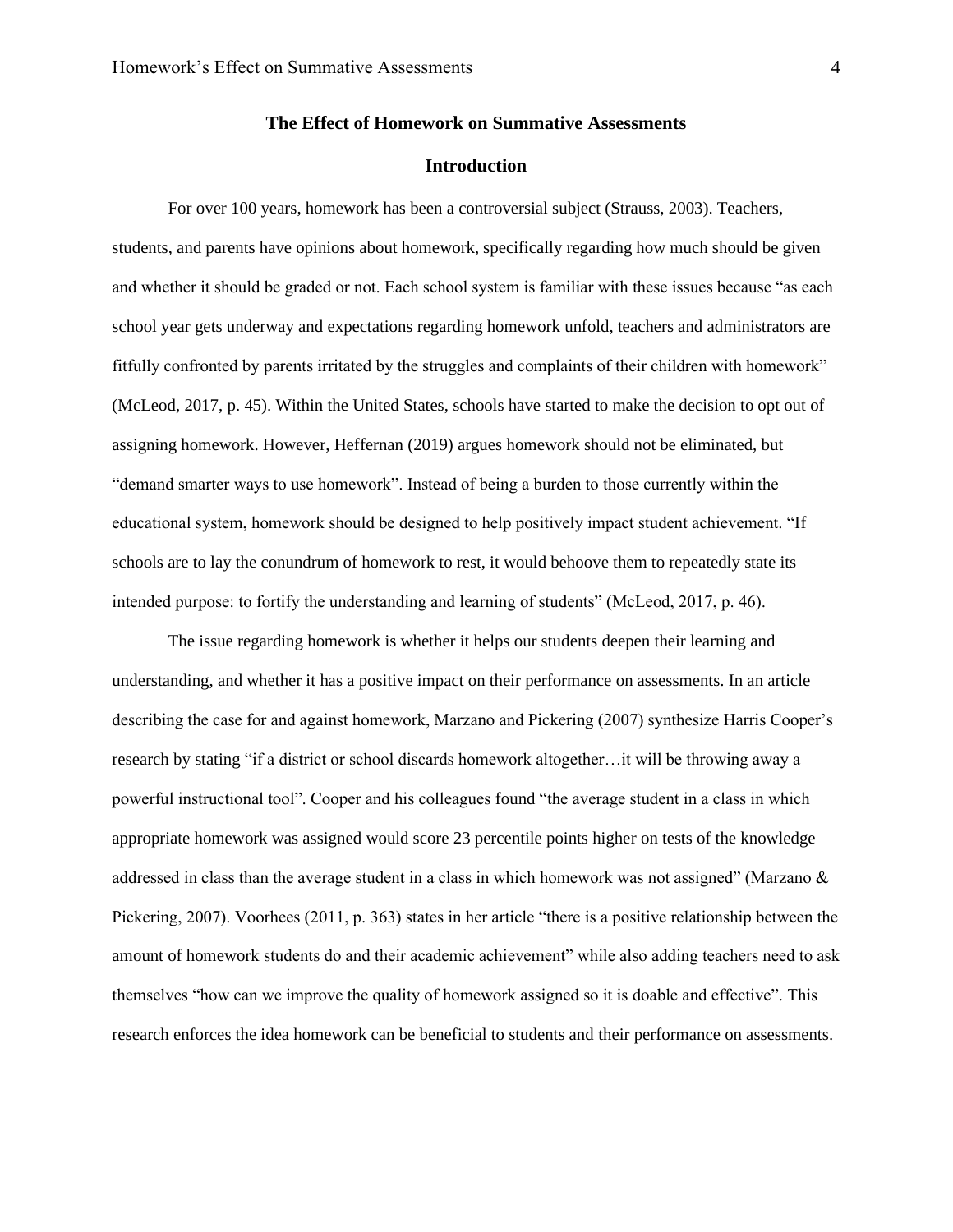While there has been research done on student motivation and academic achievement, there seems to be a gap in studies done looking at how homework completion can affect performance on assessments.

The purpose of this action research project will be to look more closely at the relationship between homework completion and student performance on summative assessments. The two main research questions will drive this study are the following: do students who complete their homework regularly perform better on summative assessments and does grading assignments encourage students to complete their homework more often. In doing this research, the desire is to have concrete results can be used to help improve the practices regarding homework amongst teachers, specifically within my current math department. This action research presents an opportunity for discussion and future collaboration within school districts on their homework policies and how to effectively use it to enhance student learning.

For this action research, the literature review will be composed of articles found using scholarly websites. The main sources for this research came from Northwestern's DeWitt online library database and Education Resources Information Center (ERIC) website. The articles selected were peer-reviewed and most were published within the last ten years, with the exception being Harris Cooper's research. Cooper has done extensive research on homework, specifically regarding its effectiveness, when it is the most beneficial for students within their education career and has set guidelines for how much homework should be given at different grade levels.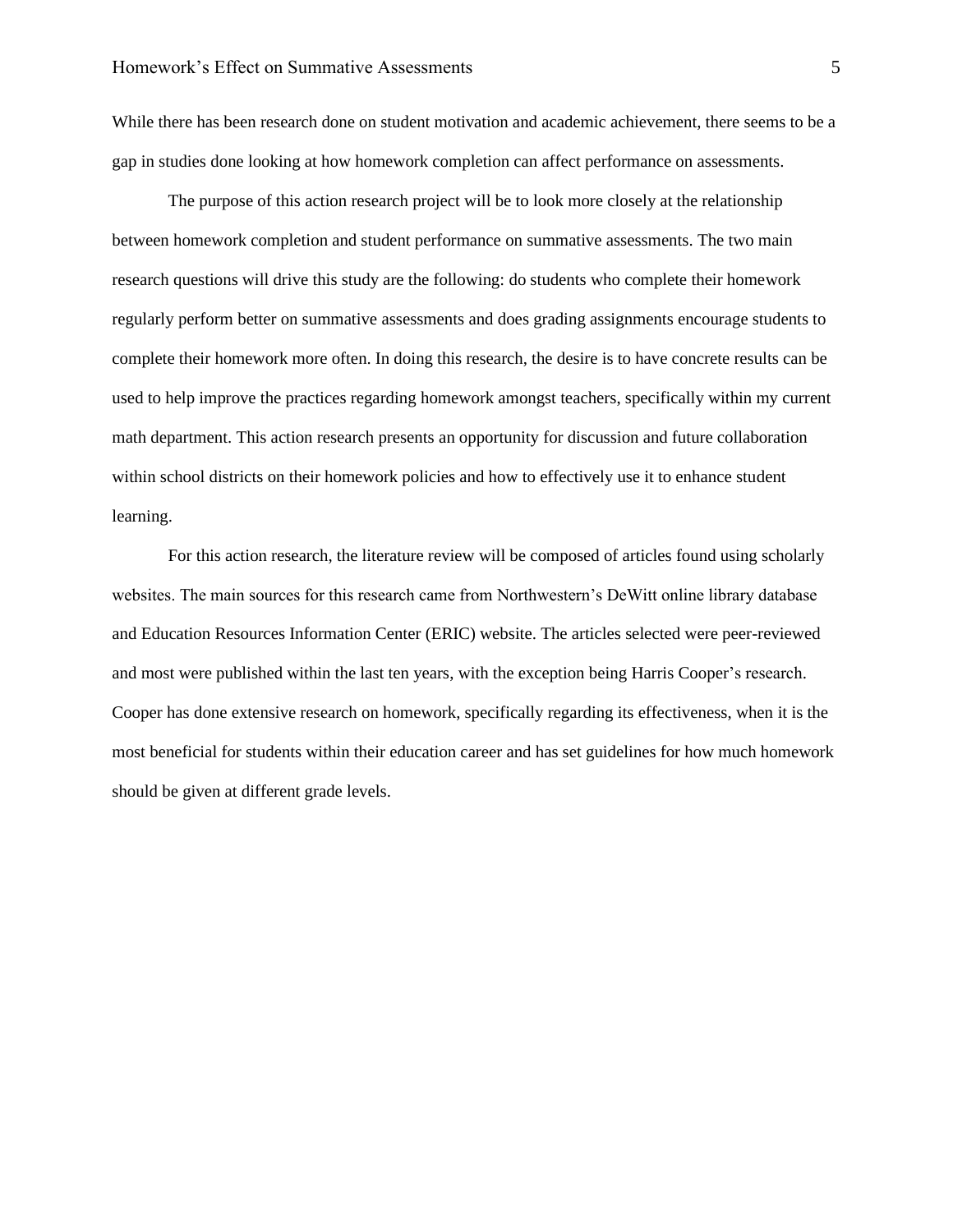#### **Review of the Literature**

#### <span id="page-6-1"></span><span id="page-6-0"></span>**Purpose of Homework**

There are several reasons for and ways teachers use homework within their classrooms.

According to Baş, Şentürk, and Ciğerci's (2017) meta-analytic research on homework, "these purposes can be classified into instructional and non-instructional purposes" (p. 32). These authors describe the following instructional purpose:

1. To provide students with opportunities for practicing, reviewing, or reinforcing the material already presented in the class, and determining whether students have understood the lesson and/or have obtained desired skills.

2. To introduce new material to be presented by the teacher and help students to get the benefit while the new material is introduced in the class.

3. To provide students with an opportunity to apply and integrate previously learned skills to new situations and/or other interest areas.

4. To create occasions for students to use different resources like the Internet, library, reference books, etc.

5. To enable students to use their own skills and abilities to produce creative and individualized products. (Baş, Şentürk, and Ciğerci, 2017, p. 32)

In addition to these instructional purposes, they also provide examples of non-instructional purposes which include the ability "to establish and improve communication between parents and children about homework's importance for learning" and "to help students acquire responsibility, self-confidence and self-discipline" (Baş, Şentürk, and Ciğerci, 2017, p. 32).

In 1986, Harris Cooper received a grant from the National Science Foundation to complete additional research on homework and summarize the findings. According to the summary, Cooper (1989) states "homework assignments can be short or long" and "they can have different purposes" (p. 87). Cooper (1989) adds examples of these purposes to include "practice of old material, introduction of new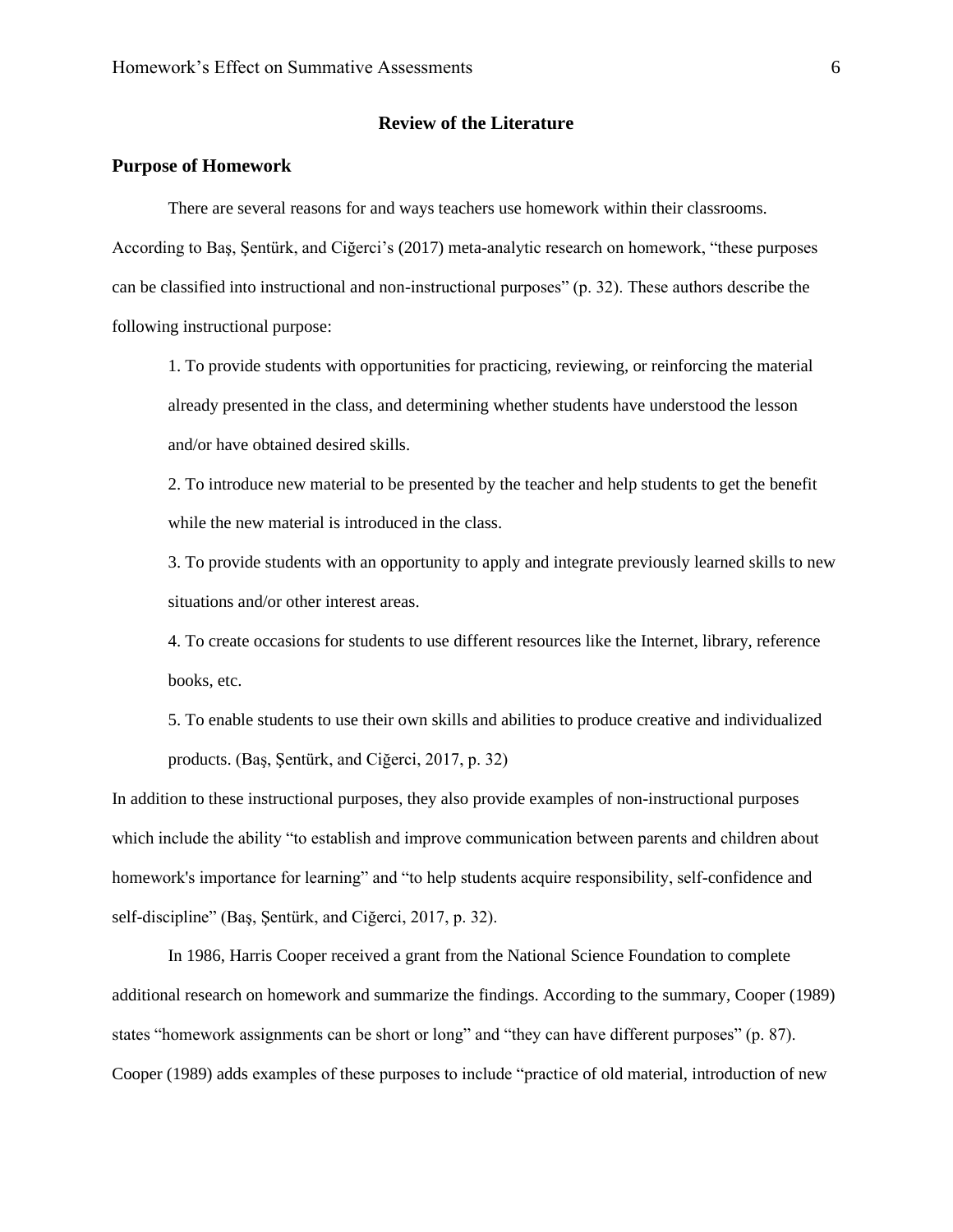material, integration of skills, or extension of the curriculum" (p. 87). These findings coincide with what Baş, Şentürk, and Ciğerci (2017) state in their research. Another purpose of homework given in Cooper's analysis is for assignments to "be tailored for individual students or entire classes" as well as being designed "to be completed by individuals or as group projects" (Cooper, 1989, p. 87). Additionally, "supporters contend homework encourages independent learning, promotes responsibility as well as good work and study habits, and ultimately supports students in developing the character traits necessary for success in life" (McLeod, 2017, p. 45). Many teachers assign homework with the intention of improving student understanding and proficiency over concepts recently taught in the classroom.

"One of the major arguments of those who oppose homework is it is busywork and does not serve any real purpose" (McGlynn and Kelly, 2019 p. 36). According to Heffernan (2019), "in the United States, there is an ongoing debate about whether homework is worthwhile, with critics saying it's busywork at best and at worst, its detrimental to student learning" (p. 80.). Homework should be used to provide students with the opportunity to obtain mastery over concepts they have been learning. For teachers to combat this argument, it is necessary to state the objective before giving an assignment so students know what the purpose is (McGlynn and Kelly, 2019 p. 36). According to McGlynn and Kelly (2019), "it is challenging to find motivation to complete an assignment if you do not know the reasoning behind why you are doing it" (p. 36), which is why teachers must be diligent in explaining the purpose behind assignments.

Another aspect in the purpose of homework is what the role of assignments should be. In a study conducted by Burriss and Snead (2017), middle school students were surveyed about the perceived role of homework. Each student was asked a variety of questions about why homework was assigned, who makes teachers assign homework, how is homework graded, and several others. According to Burriss and Snead's (2017) findings, "some students believe homework is designed to support their learning" while other "students are not convinced of the learning benefit of homework" (p. 203). Also, Burriss and Snead (2017) state "some students' narratives described homework assignments as preparing them for high school, nurturing their overall thinking, and helping them to retain information" while adding "these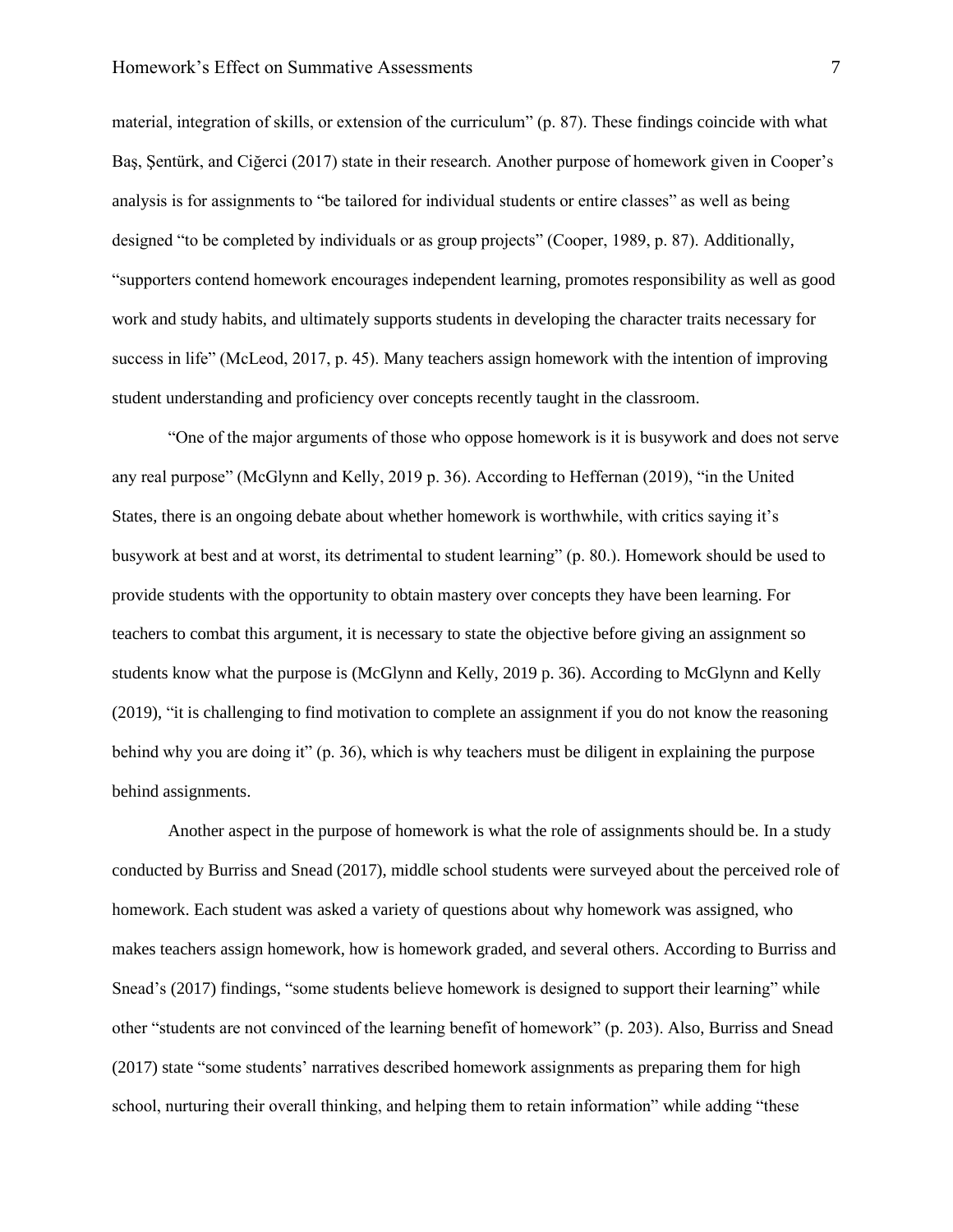students indicated a belief they are in control of their learning and, through homework, they can assume responsibility toward improving their knowledge" (p. 203). These findings align with what both Cooper (1989) and Baş, Şentürk, and Ciğerci (2017) stated on why homework is assigned.

However, Burriss and Snead also indicate "a large number of students described their completing homework as 'busywork'" (p. 203). Findings showed "other students described homework as irrelevant, arbitrary, and punitive" (Burriss and Snead, 2017, p. 203). The researchers specifically discuss concerns about students reporting homework is used as a punishment. Burriss and Snead (2017) add "any instructional strategy associates learning as punishment does not nurture students' emerging sense of responsibility" and "assuming responsibility for individual learning is crucial toward an understanding of mastery and not mere performance" (p. 203-204). This conclusion supports the findings of both McGlynn and Kelly (2019) and Heffernan (2019). Teachers need to understand "practice and review are not punishment, but are required as lifelong learning strategies, hopefully recognized as students develop an understanding of their unique abilities" (Burriss and Snead, 2017, p. 204).

Tam and Chan (2016) also conducted a study dedicated to the purpose of homework. The study looked at Chinese primary school teachers in Hong Kong regarding teacher perceptions about homework and its use within classrooms. Tam and Chan (2016) collected data from 317 teachers but had a focus group involved 38 of the original participants (p. 29). Based off the findings, "focus group participants cited a host of academic and nonacademic functions fulfilled by doing homework" (p. 33). According to Tam and Chan (2016), "learning functions mentioned included consolidating and monitoring learning and preparing for assessment" (p. 33). Results from the focus group interviews also included "nonacademic aspects, namely facilitating personal development, enhancing home–school communication, and serving as punishment for misbehaviors" (P. 33). In the findings of this research, one teacher spoke specifically of how homework is used to monitor student learning progress by stating "when students work on assignments are related to the lessons, they realize how much they have learned" while also adding "sometimes students think they know the materials, but when they go home and work on the assignments, they find out they don't quite understand" (Tam and Chan, 2016, p. 34). Tam and Chan's (2016) research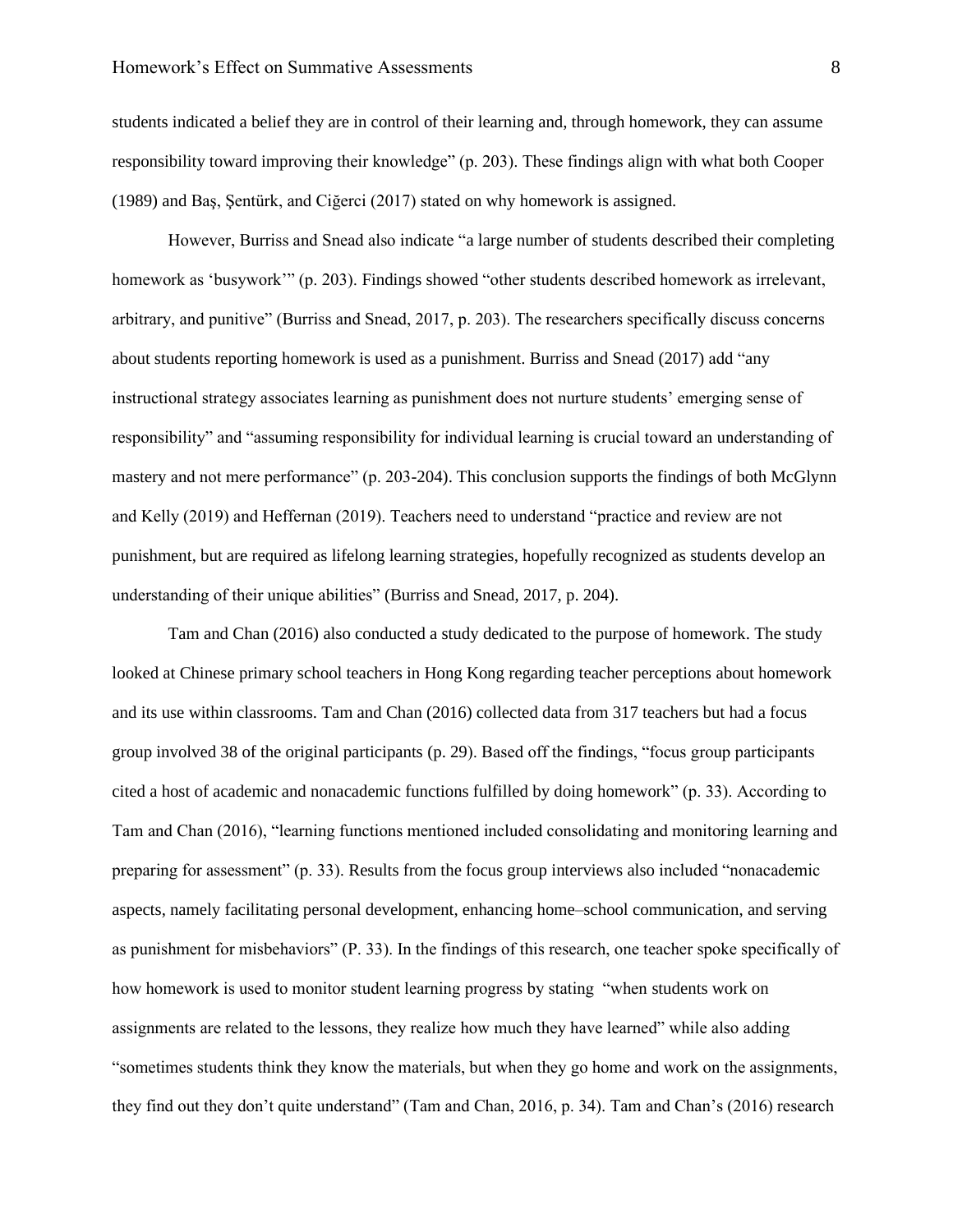reinforces the idea teachers assign homework to students to provide an opportunity to practice newly learned concepts and can monitor progress. In addition to these ideas, another teacher from this study stated the following:

As part of their process of learning, students need to understand the purposes behind doing homework. Teachers do not assign homework simply to fill up students' free time. The purposes of homework are very important. You learn something, and then there is a follow-up assignment. This is the process of learning. If students understand this point, they will hold a different view on homework. (Tam and Chan, 2016, p. 34)

This research supports the argument McGlynn and Kelly (2019) made when discussing why the purpose of a homework assignment should be clearly explained to students. Another important finding from Tam and Chan's (2016) research is "doing homework was considered contributive to personal growth" (p. 35). A teacher shared in her interview "students do homework to build up knowledge. At the same time, homework helps students to develop independence and confidence" (Tam and Chan, 2016, p. 35). In addition, the findings stated, "the use of homework as a form of punishment was mentioned in the interviews but is on the whole considered inappropriate and ineffective" (Tam and Chan, 2016, p. 35). Their findings concur with the research of Burriss and Snead (2017). Overall, homework can serve many different purposes within the educational system, but it is important teachers explain these to students for it to become a more effective practice.

#### <span id="page-9-0"></span>**Effects of Homework**

In Cooper's (1989) synthesis of research, several positive and negative effects were derived from assigning homework. Some of the positive reasons outlined include better retention of factual knowledge, increased understanding, curriculum enrichment, improved attitude toward school, better study habits and skills, greater self-discipline, better time organization and several others (p. 86). According to Cooper (1989), one of the most obvious positive effects of homework is "it will have an immediate impact on the retention and understanding of the material it covers" (p. 86). In 2006, Cooper, et al. published findings after evaluating research had been done in the United States since 1987 on the effects of homework. The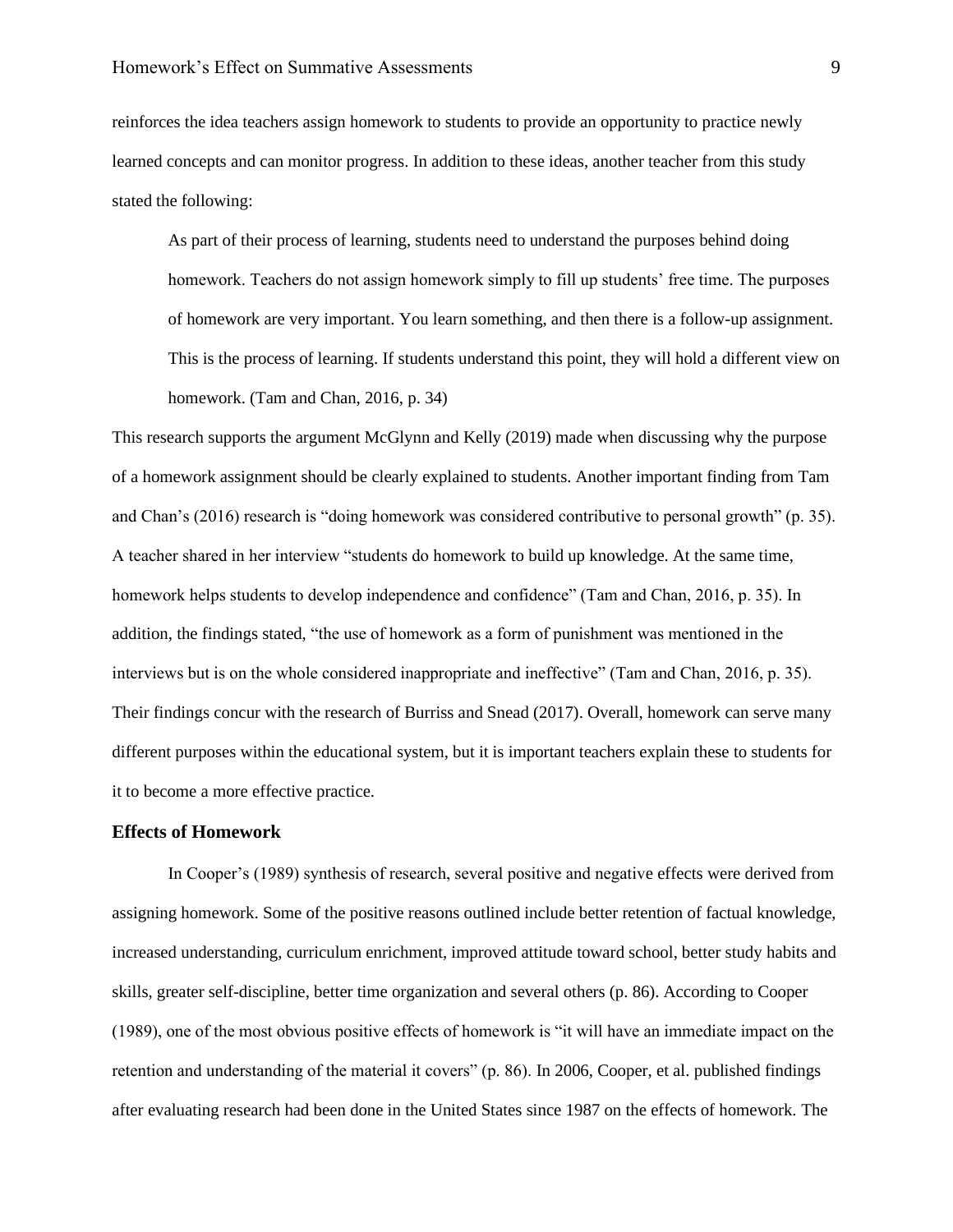results "found 69 correlations between homework and achievement reported in 32 documents" and "fifty correlations were in a positive direction and 19 in a negative direction" (Cooper, et al., 2006, p. 48). It is also stated "five studies presented correlations between the amount of time students spent doing homework and student attitudes revealed a significant positive relationship" (Cooper, et al., 2006, p. 51). From this research, it can be argued homework can have a positive effect on how students perform academically.

Looking more closely at this idea, a separate study was conducted by Trussell and Dietz (2003) on the effects of graded homework and how students performed in a preparatory math course were studied. In the research, two sections of the same course were compared, with data collected, once in a spring semester and repeated in the following fall semester. "The students were treated the same and questions were answered in the same manner" (Trussell and Dietz, 2003, p. 142), but one section had graded homework while the other were given the same assignments but were not receiving a completion grade. The same exams were given to the students in both sections. According to results from the first semester's experiment, "the model predicts a student in the graded homework section will have a test total almost 20 points higher than comparable students in the ungraded section" (Trussell and Dietz, 2003, p. 143). These results support the conclusions of Cooper, et al. (2006).

In both sets of experiments, "the differences favored the section with graded homework" (p. 142). However, when Trussell and Dietz (2003) repeated the experiment in the fall semester, the overall results did not match what was previously found: "the two sections did not differ significantly in the second experiment" and "not only did the section variable not have the significance it did in the first experiment, but also no other variables except CUMGPA were significant in the second experiment" (Trussell and Dietz, 2003, p. 144). The authors state "after the first semester, we might have concluded grading homework helped students perform better on tests. However, there were several other factors may have contributed to the difference in performance" (Trussell and Dietz, 2003, p. 143). This "two semester experiment on the effectiveness of grading homework produced inconsistent outcomes" and "there are several possible explanations for the fact the second time the experiment was done graded homework was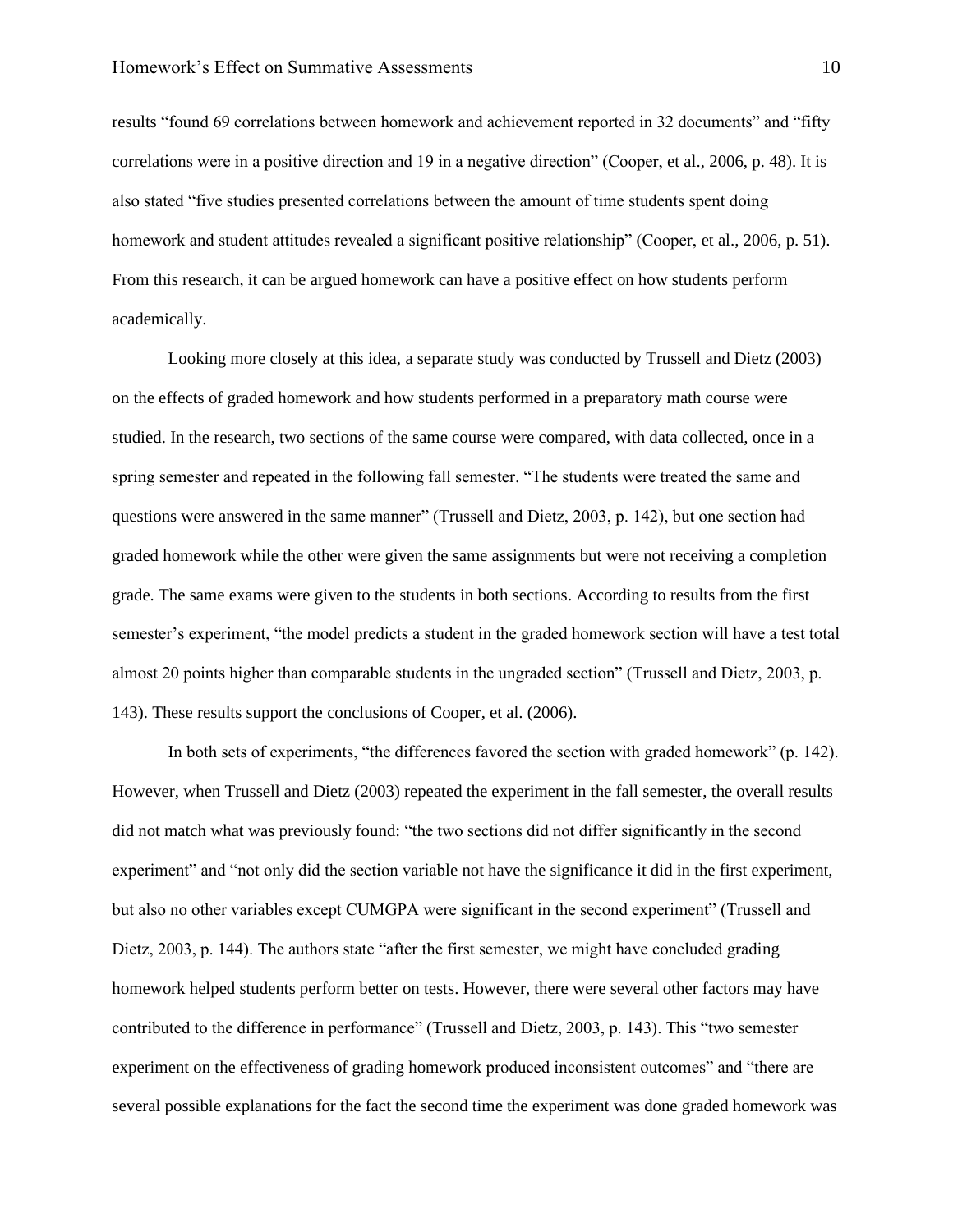not a significant factor in the determination of the students' performances" (Trussell and Dietz, 2003, p. 145). This research suggests homework doesn't always have the positive effect on student performance educators believe should exist.

These results are consistent with what Cooper (1989) found to be negative effects of homework. In contrast to the listed several positive effects, the synthesis of research included negative effects, such as loss of interest in academic material, physical and emotional fatigue, confusion of instructional techniques, copying from other students, and many others (p. 86). According to Cooper (1989), educators worry "homework could lead to satiation effects" and "any activity can remain rewarding for only so long" (p. 87). The effects of homework on different grade levels have shown it "has substantial positive effects on the achievement of high school students" while "junior high students also benefit from homework but only about half as much" and "for elementary students the effect of homework on achievement is trivial, if it exists at all" (Cooper, 1989, p. 89). When Cooper, et al. (2006) conducted research on homework, some of the results remained consistent with Cooper's (1989) research findings. In 2006, "this analysis still showed a higher correlation for secondary than for elementary school students" (Cooper, et al., 2006, p. 50). Elementary students "are less able than older children to ignore irrelevant information or stimulation in their environment" which led the authors to believe "the distractions present in a young student's home environment would make home study less effective for them than for older students" (Cooper, et al., 2006, p. 50). Therefore, homework tends to have more positive effects on older students rather than younger students. Cooper concluded "within reason, the more homework high school students do, the better their achievement" (1989, p. 89).

#### <span id="page-11-0"></span>**Parental Involvement**

While most students are highly influenced by peers, several studies have been done on how parental involvement affects student homework completion and academic achievement. In a study performed by Núñez et al. (2015) which looked at over 1600 Spanish students, it was found "students' perceptions of their parents' homework involvement were related significantly with their homework behaviors" (p. 394). In summary, the findings support the idea parental homework support benefited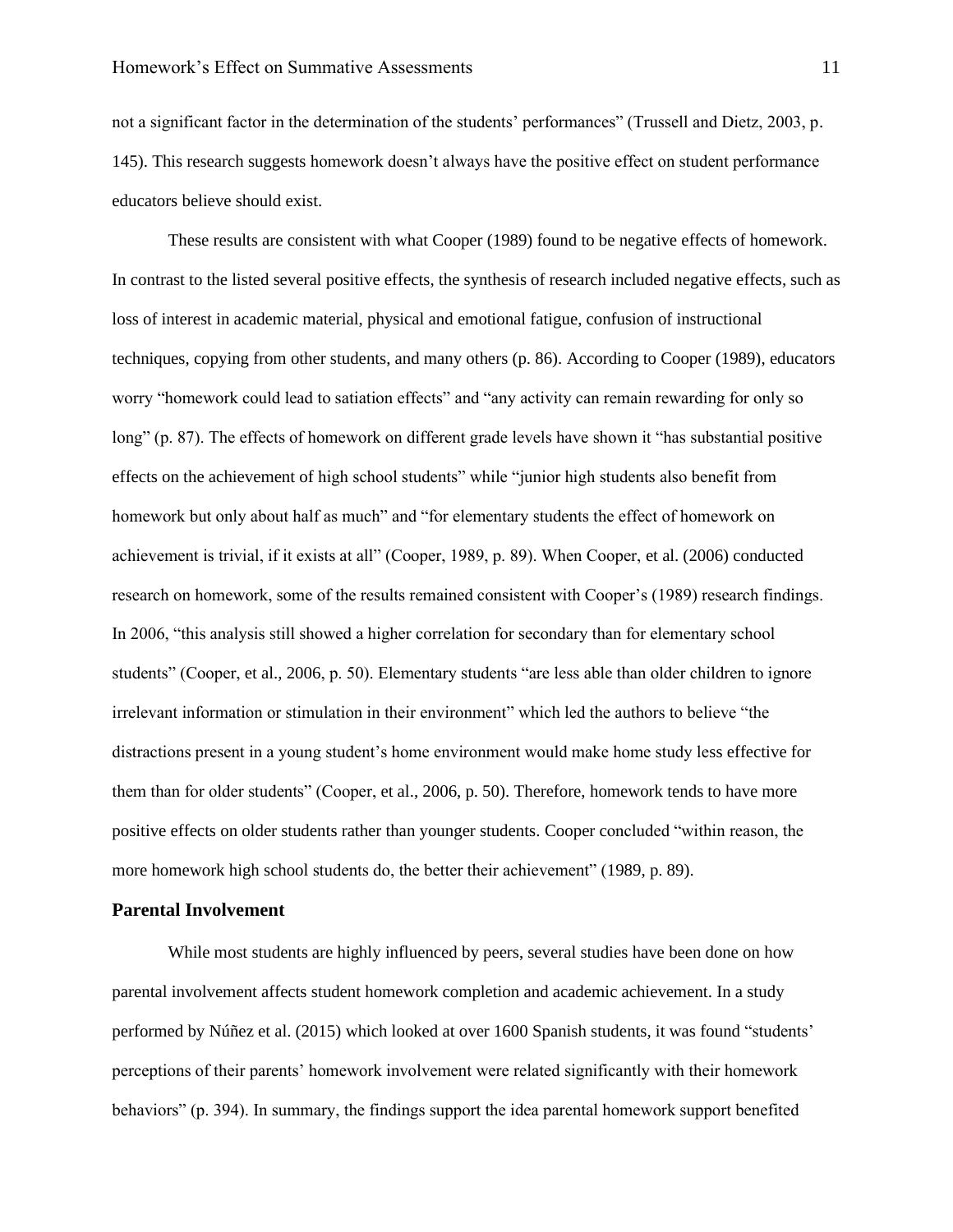children's academic achievement by providing both positive and motivational resources could be extended into the school day. Núñez et al (2015) also states "these students [were] more intrinsically motivated to homework and show persistence when coping with challenging situations" (p. 395). Based on this study, parental involvement in student homework can have highly positive effects on academic achievement.

Natriello and McDill (1986) found comparable results. This research focused on twenty public secondary schools and how performance standards of parents and teachers influenced student effort on homework and academic achievement. Findings showed teachers and peers can be guilty of sorting individuals into general categories based on levels of competence within different areas at school and will assign differing roles to students based on interpretations of those students. However, "parents, unlike teachers and peers, are locked into long-term relationships with their children" (Natriello and McDill, 1986, p. 28); therefore, parents are better able to understand where children may struggle within school and provide different support systems to help with those difficulties. In most situations, parents know children's strengths and weaknesses better than any other adult within a child's life, so decisions can be made at home could support academic goals.

In contrast to this belief, some students do not have a supportive home environment and therefore do not receive needed support. In cases where students are not receiving academic support at home, "it is well known motivation and academic emotions tend to decline over time if nothing is done to sustain them" and "research has shown teachers play a key role in supporting child motivation" (Moè, et al., 2018, p. 337). These researchers did two separate studies on how parent autonomy-supportive scaffolding effects children's motivation, self-efficacy, and engagement. In the first study, 122 parents and respective children were used, while the second study focused on 37 parents chosen from the first study. The findings state "studies on the role of parents have been less common and have also produced contrasting results" (Moè et al., 2018, p. 337). Cooper (1989) extends on this idea. Cooper found there are times parents can be a negative influence on children's achievement by causing confusion if using a different instructional method or interfering with children's learning by taking over the assignment (p. 87).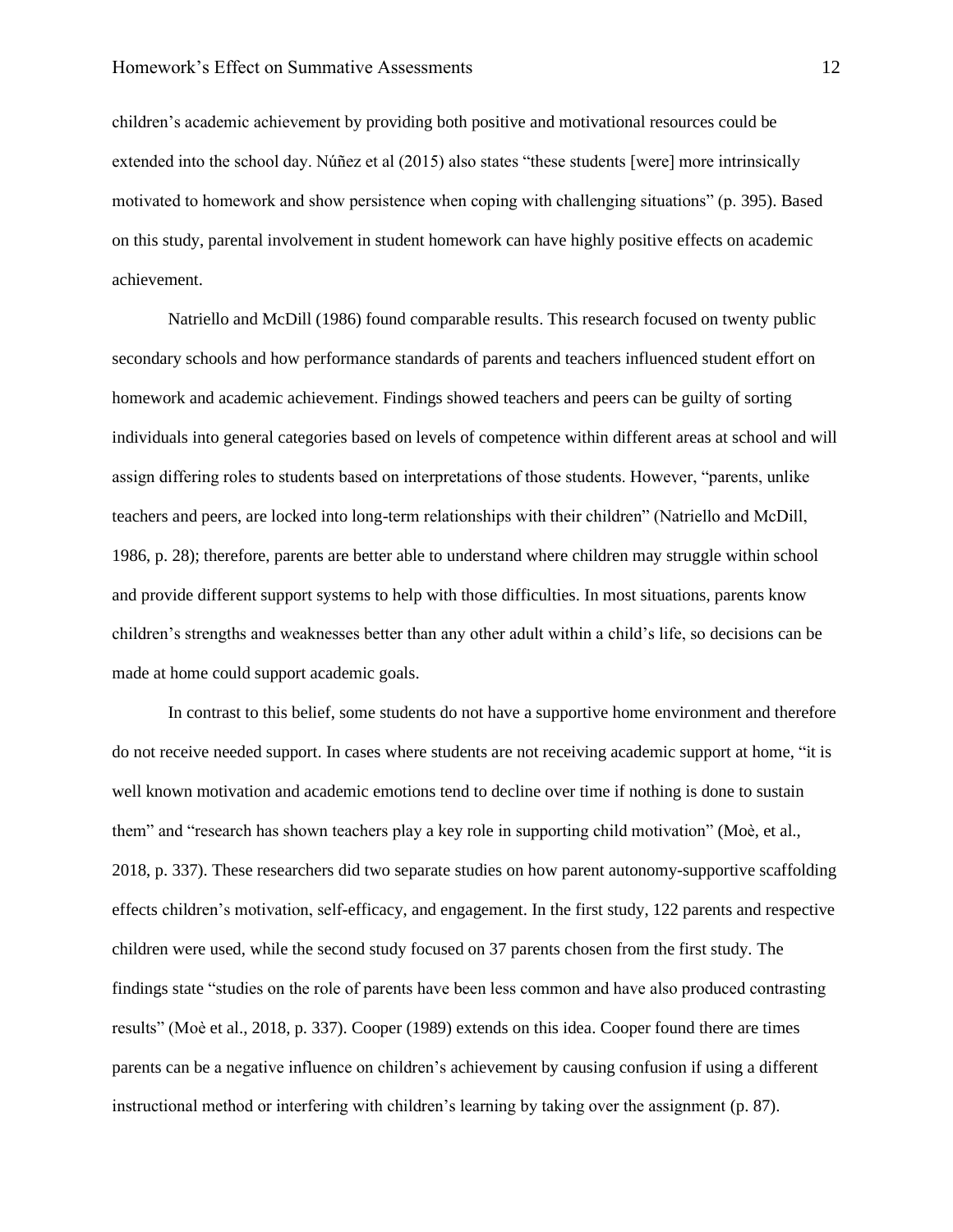According to a study done by Pino-Pasternak (2014), both sides of this argument had merit. This researcher observed nine families and their interactions while working through a reading passage and solving two-word math problems. Differing reactions from parents based on how children responded to the problems were discovered. Some parents provided "children with sufficient time to elaborate and engage with their ideas" while some "readily reacted to their children's unwillingness to engage in the tasks, increasing the use of intrusive control" (Pino-Pasternak, 2014, p. 368-369). Pino-Pasternak (2014) concluded parents have a significant impact on how children react to different situations and can either motivate or deter from their potential. For parents, it is important to understand the purpose of homework assignments and secure the resources needed to help scaffold children with appropriate motivation.

#### <span id="page-13-0"></span>**Online Vs Traditional Homework**

The COVID-19 pandemic led to an increase in teachers using online platforms to deliver homework to students. Some researchers have examined how effective this practice is and if virtual delivery is an avenue to be pursued more often by current educators. In a study done by Roschelle, et al. (2016), the researchers looked at how the state of Maine is using a program called "ASSISTments" to deliver online homework assignments to students in middle school. It was found "achievement was higher in the schools used the online homework intervention" (Roschelle, et al., 2016, p. 8) compared to those who were doing traditional pen-and-paper homework. Additionally, lower-performing students benefited more from using this online program. One of the main benefits found from using this program was it "provided students with personalized feedback and hints immediately" (Roschelle, et al., 2016, p. 10). The researchers concluded this program was especially helpful to those students doing mathematics homework because it provided interventions are needed by many students today.

In a similar study, Balta, et al. (2018) incorporated the use of Socrative, an online homework platform, within a college classroom and compared how those students did to a control group completed traditional homework assignments. From the research, it was concluded "students were more committed with their exams when Socrative was used as an online homework platform" and this technology had "a positive effects on the teaching and learning of students" within this study (Balta, et al., 2018, p. 846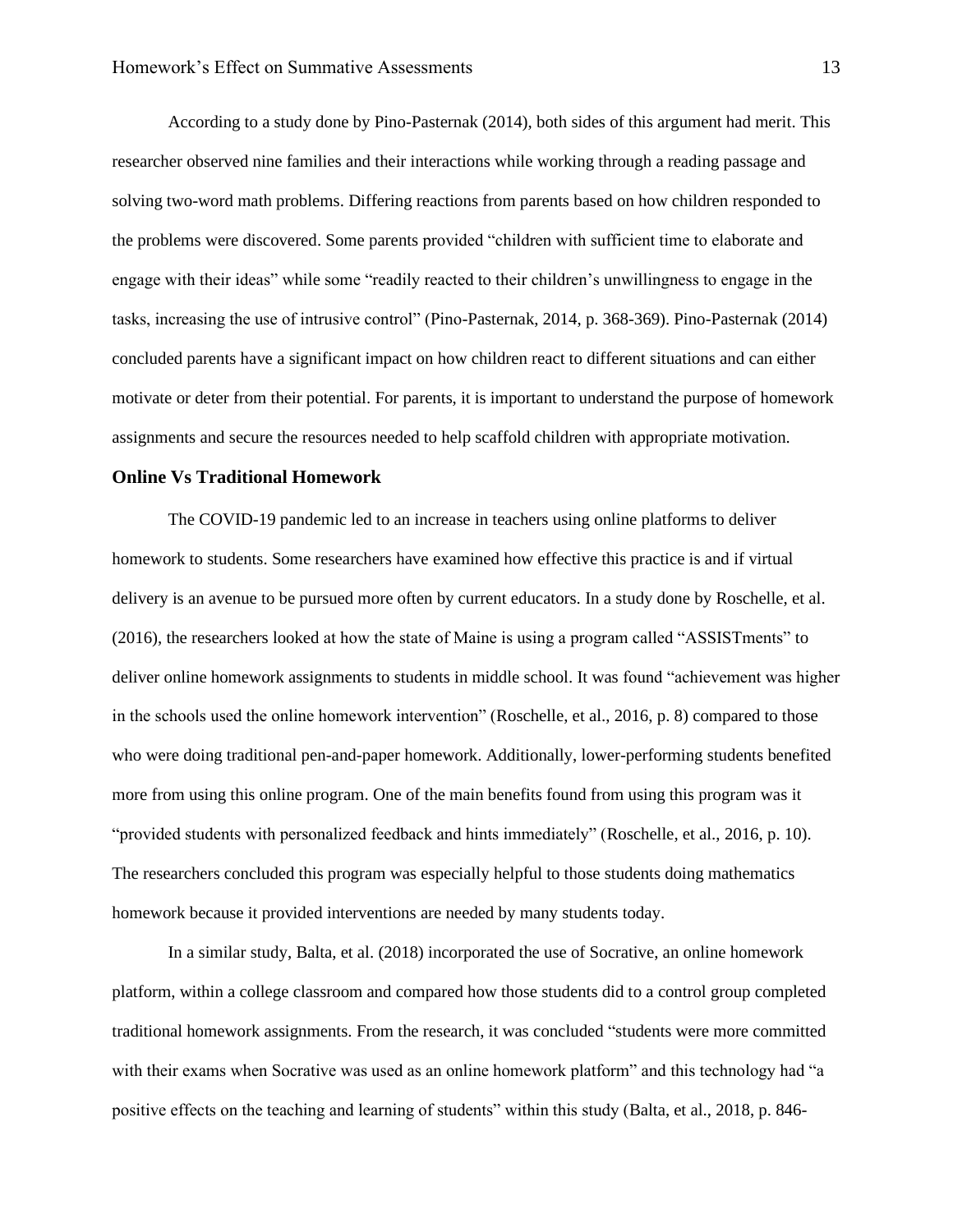847). However, there wasn't a significant difference in how students performed overall on the final exam. According to these studies, using an online platform can be encouraging to students who need immediate feedback on performance, but it may not always correlate to higher academic achievement.

Jonsdottir, et al. (2017) performed a similar experiment on an Introductory Statistics course where a control group was given traditional pen-and-paper homework while the other group used a webbased homework approach. The research included both quantitative and qualitative results. Overall, "the difference between web-based homework and pen-and-paper homework groups was found to be significant … indicating students did better after handing in web-based homework than pen-and-paper homework" (Jonsdottir, et al., 2017, p. 18). Additionally, the response from the student surveys regarding the use of web-based homework was positive. Ninety percent of the students surveyed stated using the online system increased learning. However, 80% of the students surveyed preferred a combination of web-based homework and pen-and-paper homework versus only one specific type (Jonsdottir, et al., 2017, p. 17).

As a whole, these three studies showed using an online platform to assign homework provides many benefits to students but doesn't necessarily replace the traditional pen-and-paper model. Based off the results, it would be wise for educators to consider including an online homework platform where students can receive immediate feedback to assist in future practice.

#### <span id="page-14-0"></span>**Student Motivation**

There are two major types of motivation, intrinsic and extrinsic, which influence how students feel and perform academically. Along with these two main types, students are also influenced by factors such as self-esteem and social influences. In a study done looking at how student motivation compared to the alignment of teacher beliefs, Wiesman (2012) stated "low self-esteem will affect motivation, school performance, and students' ability to focus on their studies and complete school tasks" and "adolescents want and need social approval and therefore, are highly motivated to develop close, reciprocal friendships" (p. 104). Adolescents are easily influenced by many factors and "are most often influenced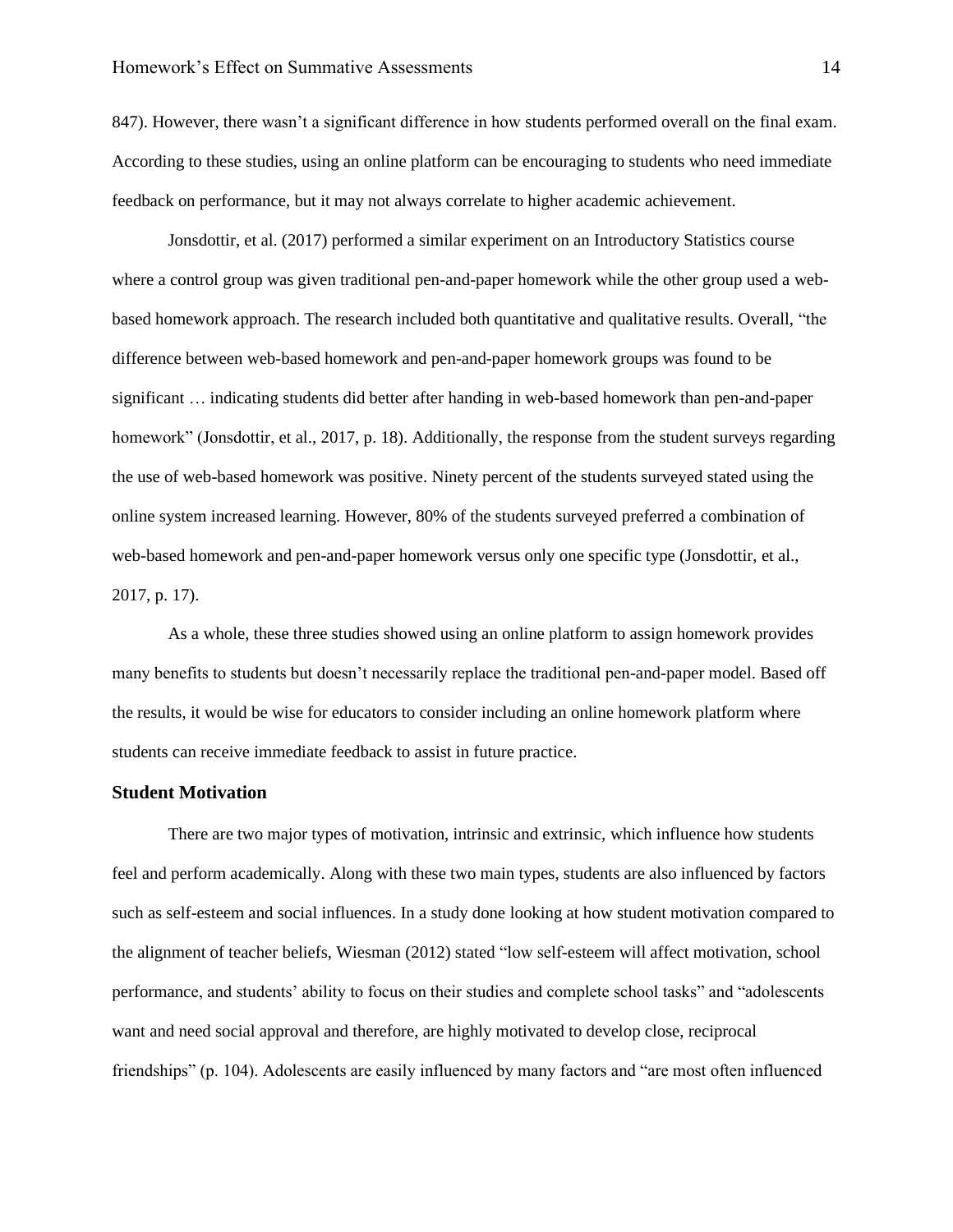not by what their peers actually do and say, but how they think their peers will react to a potential action" (Wiesman, 2012, p. 104).

Research has also been done on what personally drives students to want to complete homework assignments. According to Afzal and Ali (2010), "effective learning in the classroom depends on the teacher's ability which creates interest related to subject matter" (p. 84). In Afzal and Ali's research, 342 university students within different programs were provided with a questionnaire asked about personal motivation within university study (p. 82). From this research, a positive relationship between student's motivation and academic performance was found. In addition to this, it was concluded students who are more internally motivated tend to perform better and the better students perform, the higher the level of motivation becomes (Afzal and Ali, 2010, p. 84).

"Intrinsically motivated students keenly engage themselves in learning out of oddity, interest, or enjoyment, or in order to achieve their own scholarly and personal goals" (Afzal and Ali, 2010, p. 81). Students who are intrinsically motivated typically do not need a reward or an incentive to complete an assigned task. According to Wiesman (2012), "two major influences on students' intrinsic motivation is their individual interest, which is a child's inherent desire to learn certain concepts, and situational interest, which are environmental factors generate interest" and "teachers can increase a student's situational interest when they make content personally relevant, allow for student choice, incorporate various instructional activities, and allow students to work in cooperative groups" (p. 105). For students who are not particularly intrinsically motivated, it is important for teachers to "promote situational interest by using innovative techniques to introduce new concepts or by providing real-world applications" (Wiesman, 2012, p. 105). In Afzal and Ali's (2010) study, it was concluded "students who are intrinsically motivated perform much better academically than students who are extrinsically motivated" (p. 84). Intrinsic motivation has shown to be a powerful tool for students when it comes to academic performance; educators need to include ways to develop this type of motivation within students.

Tracking systems is another factor in student motivation. A study was done on how students placed within the different tracking systems in schools perform compared to other students in other tracks,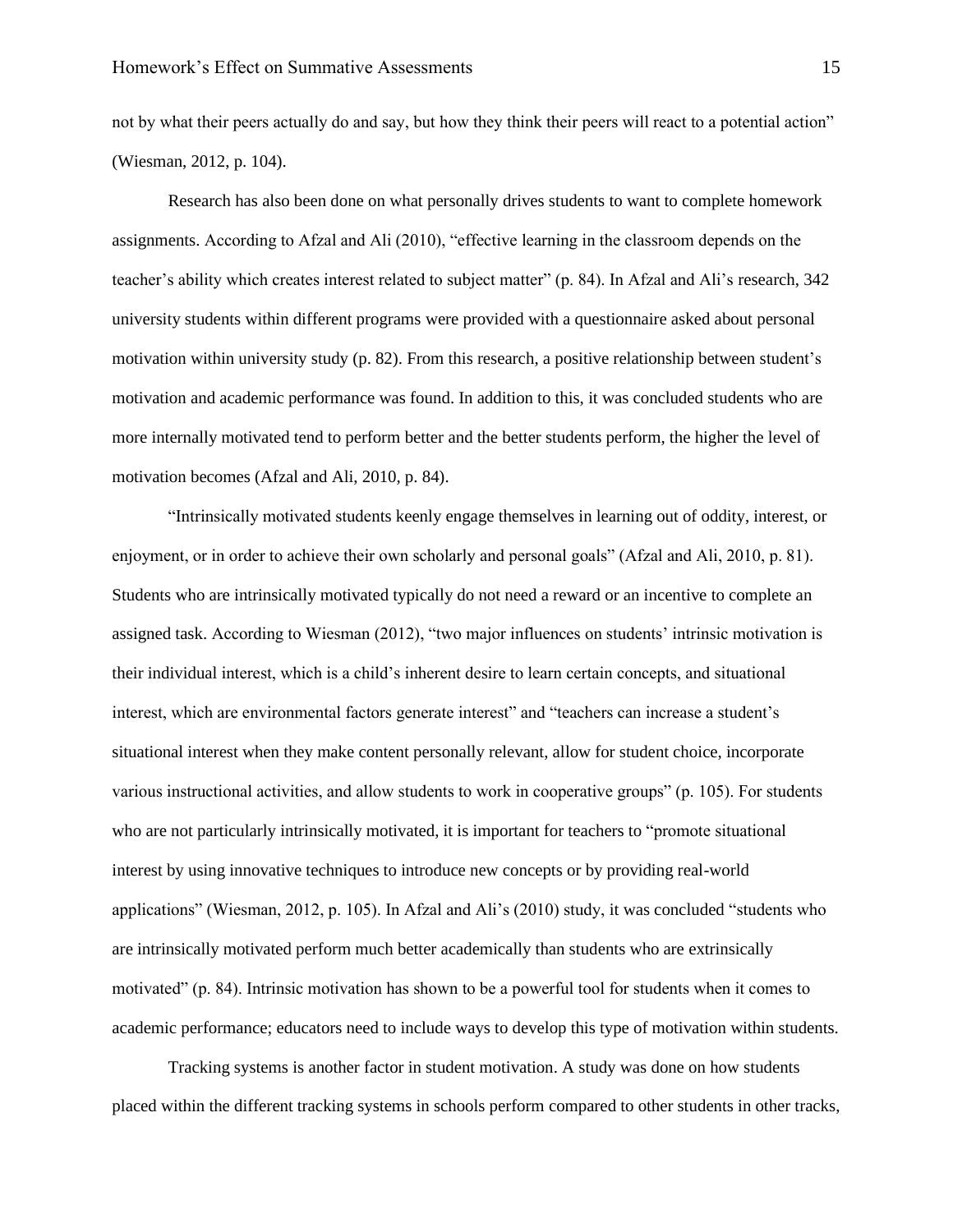and how it impacted effort and academic achievement. Carbonaro (2005) studied 8<sup>th</sup>-10<sup>th</sup> graders placed in different tracks and how their impacted performance. Carbonaro (2005) found "the higher a student's track, the more effort she or he exerts" (p. 43) and students tend to perform based on preconceived ideas about past results. Students who are placed in higher tracks tend to be more intrinsically motivated, positively effecting academic achievement. However, tracking can also be detrimental to students because of preconceived opinions about personal abilities as well as comparing academic capabilities with peers. It is crucial for students who are placed in tracking systems are aware of personal potential and are still being pushed to find the intrinsic motivation to reach individual goals.

Extrinsic motivation is more commonly found within students. "The extrinsically motivated student engaged in learning purely for attaining a reward or for avoiding some punishment" (Afzal and Ali, 2010, p. 81). A study done by Stocco, et al. (2021) supports this idea behind extrinsic motivation. A study was performed looking at the reasons why children lie about homework completion. It was found "lying in academic contexts may be maintained by escape from academic tasks or access to preferred activities" (Stocco, et al., 2021, p. 629). In relation to Stocco, et al. (2021) findings, Katz, et al. (2014) performed a study comparing motivation, self-efficacy, and homework procrastination by examining 171 fifth graders attending four elementary schools located in middle/high SES suburban neighborhoods (p. 113). The researchers found "students' self-efficacy influences the type of motivation, which in turn influences the level of procrastination" and "students who are higher on autonomous motivation procrastinate more when they are less self-effacious" (Katz, et al., 2014, p. 116). In addition, "the study's findings suggest than an emphasis on helping students to develop a more adaptive type of motivation towards an academic task could reduce negative consequences and support positive consequences" (Katz, et al., 2014, p. 117).

The differences in the varying types of motivation have also been researched. In 2018, Regueiro and several other researchers studied the different motivational profiles in high school students: 714 students, aged between 12 and 16. One of the major findings was "when analyzing goals, it is necessary to take into account the different profiles found and not just study students' goals independently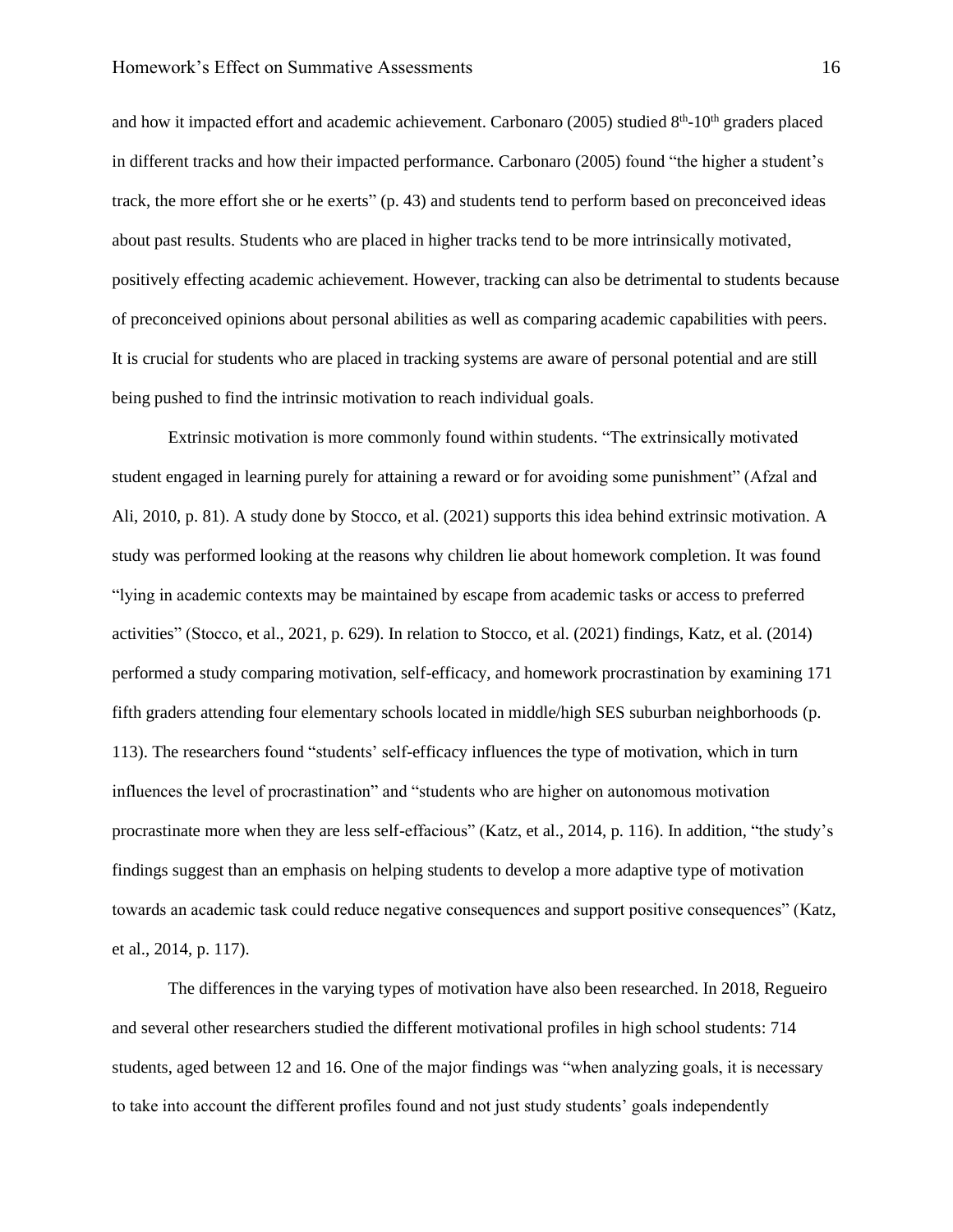considered" (Regueiro, et al., 2018, p. 455). Educators need to be aware of the diverse types of motivation existing within our students to better decide how to assign homework, have homework be completed, and whether it should be awarded credit or not.

In support of this idea, Cosio and Williamson (2019) looked at how the timing of completing homework impacted student performance in a General Chemistry class. The major finding was there is no way to ignore the fact there is a significant impact on how well students perform when completing assignments shortly after the lesson was taught. The researchers state "students who completed their homework before the next lecture had significantly higher exam scores than those who took more than four days to complete their homework" (Cosio and Williamson, 2019, p. 530). From this study, student motivation to complete assignments and academic performance are directly related. The key takeaway here is educators need to be finding ways to motivate students to complete assignments in a timely fashion to improve academic performance.

Planchard et al. (2015) examined how grading assignments within a college genetic course affected student motivation. According to the findings, "the relationship between homework and academic achievement established at the K-12 level also holds true at the college level" (Planchard et al., 2015, p. 16). Additionally, "most students were motivated to complete homework because they want to learn the course material and earn credit" and "even students who are motivated by reinforcement are more likely to complete credit assignments than non-graded assignments" (Planchard et al., 2015, p. 16). This research supports the idea homework should be graded to improve student motivation on completing assignments. However, Afzal and Ali (2010) state "extrinsically motivated students might do a good job or perform well to achieve a certain reward, but it does not keep them motivated for the long-term and overall performance does not change or is consistent" (p. 84). Whereas many teachers grade homework to encourage students to complete the assignments, this research shows this extrinsic reward won't necessarily sustain motivation for long periods of time.

After reading the research on student motivation and how it affects homework completion, this research project is designed to further investigate what motivates students to complete assignments and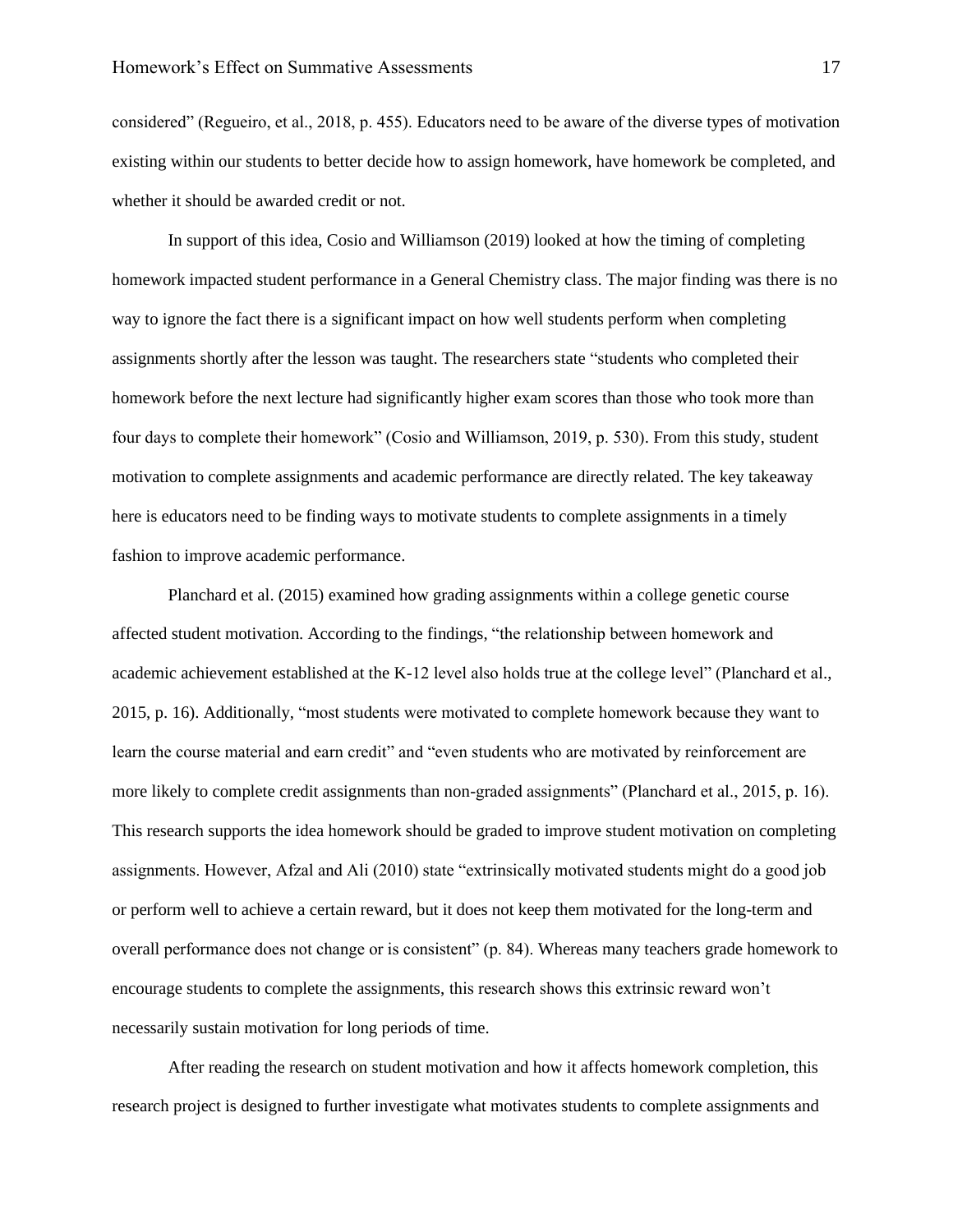how homework completion will impact performance on assessments. This action research project looked specifically at how grading homework impacts completion of assignments, and how completion of assignments affects performance on summative assessments. The researcher looked for any correlation between grading homework and completion, and homework completion's influence on academic achievement.

#### **Methods**

#### <span id="page-18-1"></span><span id="page-18-0"></span>**Research Questions**

The purpose of this action research was to study the effect homework completion had on student performance on summative assessments. The main research question which inspired this action research is do students who complete homework regularly perform better on summative assessments. From this research, math teachers will be able to make conclusions about the relationship between homework and assessments given in the classroom.

#### <span id="page-18-2"></span>**Setting and Participants**

This action research study took place in a high school mathematics classroom located in Northwest Iowa. The subjects used for this research were Algebra and Algebra 2. The high school this was conducted in has a student population of 597 students, while the district has a population of 2,232 students. The district consists of three elementary buildings, a middle school, and a high school. Algebra consisted of 9<sup>th</sup> graders while Algebra 2 had mainly  $11<sup>th</sup>$  graders with a few  $12<sup>th</sup>$  graders.

For this action research, one Algebra and one Algebra 2 class was used as the selection to compare data. The Algebra class had 22 students. 10 were male while the other 12 were female. From this class, no students were on IEP's or 504s. This class did have 2 ELL students, one who was a progressing Level 3 while the other was a progressing Level 2 student. The Algebra 2 class consisted of 16 students. Of these students, 7 were male while 9 were female. From this class, there was one student who was on a 504 plan and no students from the ELL program.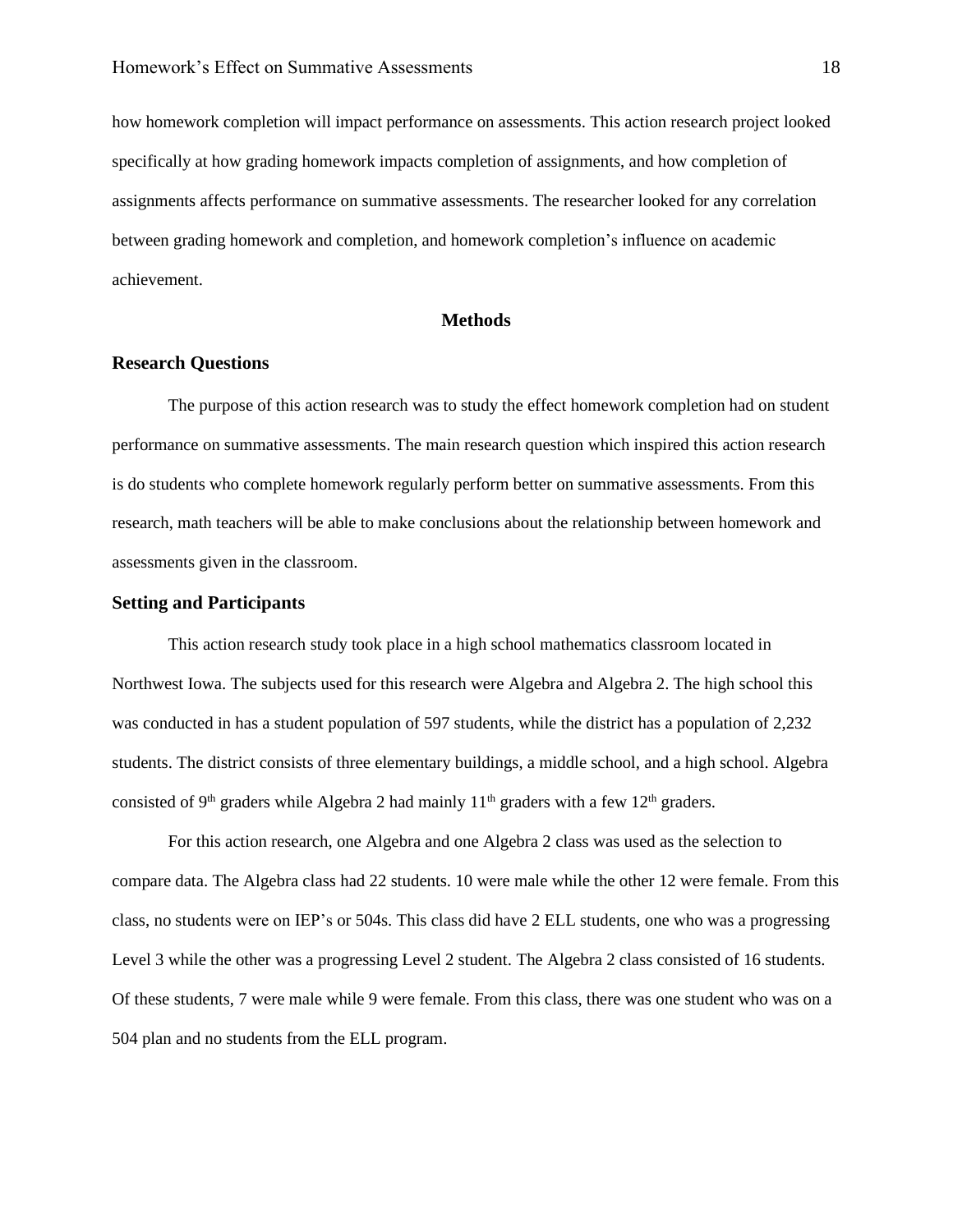#### <span id="page-19-0"></span>**Research Design**

For both subjects, students were given an assignment after the conclusion of each section. Students were given class time to work on the assignment, encouraged to ask questions, and were required to submit work onto the district's online learning management system, Schoology. Using Schoology allowed the researcher to keep track of which students were completing the assignments and was then able to make record in the grading system, PowerSchool. Schoology was also a way to provide feedback to students on homework, which in turn allowed the student to see the comments and gave an opportunity to ask for more clarification or request additional help.

For the Algebra class, homework was not graded. Students were given short formative assessments after the assignment was given, and students were allowed to use homework on these if it had been completed. These formative assessments contained 1-4 questions related to the material covered in class. For Algebra 2, homework was graded and entered into the gradebook with a numerical score. Students were given traditional quizzes about halfway through each chapter. For this action research, only the test scores were looked at when evaluating whether the homework completion had an effect or not. This action research used quantitative data to derive its results. The quantitative data was based on how often students completed homework and what the summative assessment scores looked like.

#### <span id="page-19-1"></span>**Variables**

The independent variable for this research was the completion of homework. Student's completion of homework was monitored using Schoology. Submissions through Schoology allowed for tracking of completed assignments for data collecting purposes. PowerSchool, the gradebook system, was also used to keep track of the homework assignments given and completed. The dependent variable for this research was the summative assessment scores. Tests were looked at and compared between the classes to see how students performed and what affect the homework had on it.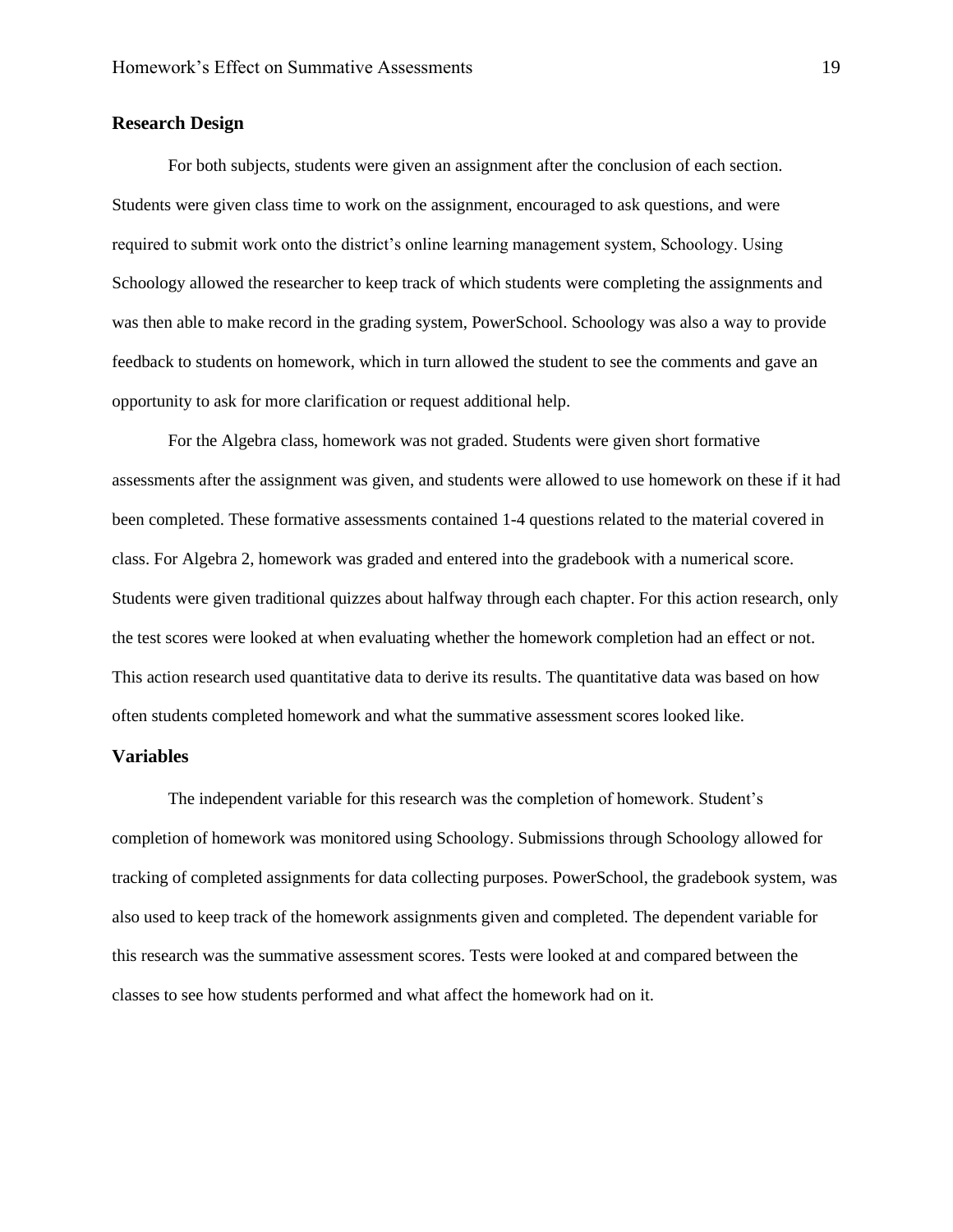#### <span id="page-20-0"></span>**Intervention**

The intervention tested during this action research project was to see how completing homework assignments affected the scores on summative assessment. In addition to this, looking at the effect grading homework has on homework completion was also done. The homework assignments given were designed to provide practice for students learning new concepts. At the end of each chapter, the homework completion rate was analyzed with summative test scores to see if students who had a higher homework completion rate also performed better on the assessment. The number of students completing homework from both Algebra and Algebra 2 was also looked at to determine if grading the assignments provided additional motivation for the Algebra 2 students in comparison to the Algebra students.

#### <span id="page-20-1"></span>**Data Collection Plan**

This research was completed over a 9-week period. During these 9 weeks, three chapters were covered in each class. During each chapter, assignments were given after a new section was completed. Students were provided with at least 15 minutes of in-class work time, and some specific class periods were designated as "workdays" to provide students with ample time to work on assignments. Students were then required to submit work onto Schoology. In Schoology, there was a designated folder for each chapter. Within the chapter folder, submission boxes were created for each respective assignment. Students needed to take pictures with either a phone or a computer's camera to use for submission. Once submitted to Schoology, students received feedback and then the markings were transferred to PowerSchool, the district's gradebook system. For Algebra, students received either a "complete" or "incomplete" marking, and in Algebra 2, students received a numerical score ranging from 0-5. Any score was labeled a "0" was also given the "missing flag" within the gradebook to signal no assignment was turned in.

At the end of each chapter, a cumulative test was given to the students. Once the tests had been scored, the data collection began. To collect the data for this research, each student was looked at individually. To find the homework completion rate, the total number of completed assignments was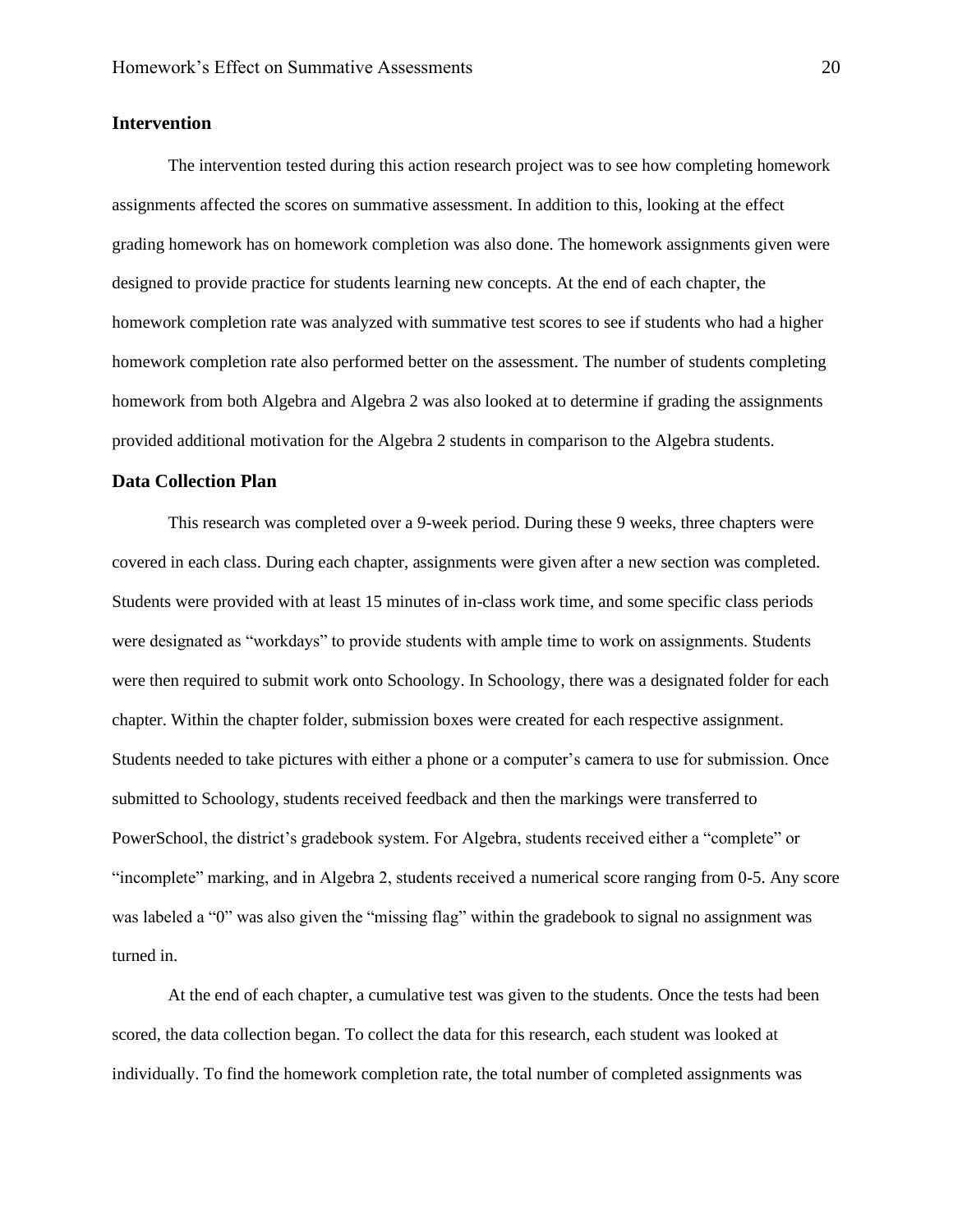divided by the total number of given assignments to represent the completion rate as a percentage. After doing this for all students, the homework completion percentages were compared as well as the summative score as a percentage and conclusions were made.

#### <span id="page-21-0"></span>**Data Analysis Plan**

The data analysis compared how students who completed homework performed on assessments versus those who had a lower homework completion rate and assessment scores using a correlation. This was used in this research plan because a correlation test can help determine if there is a significant relationship between the two variables being tested. For this action research project, the homework completion was compared to the summative assessments to see if there was any correlation between the two. The homework completion variable was different for each class since homework was not graded in Algebra, but it was graded in Algebra 2. The analysis will focus on the correlation results to produce any findings.

#### <span id="page-21-1"></span>**IRB Approval**

Before this research was conducted, an IRB exemption was filed and approved for this research. The main reasons an IRB exemption was filed were as follows:

- 1. The research was conducted in an established and commonly accepted education setting and involved normal educational practices.
- 2. The research will not have an adverse impact on student learning.
- 3. The research will not adversely impact teacher assessment.

This action research was conducted inside an educational setting and had no adverse effects on how the participants learned or demonstrated learning. All information regarding the participants was kept confidential and anonymous throughout this research project. Names, personal information, or any defining characteristics were not shared in this paper to keep all information about the participants confidential.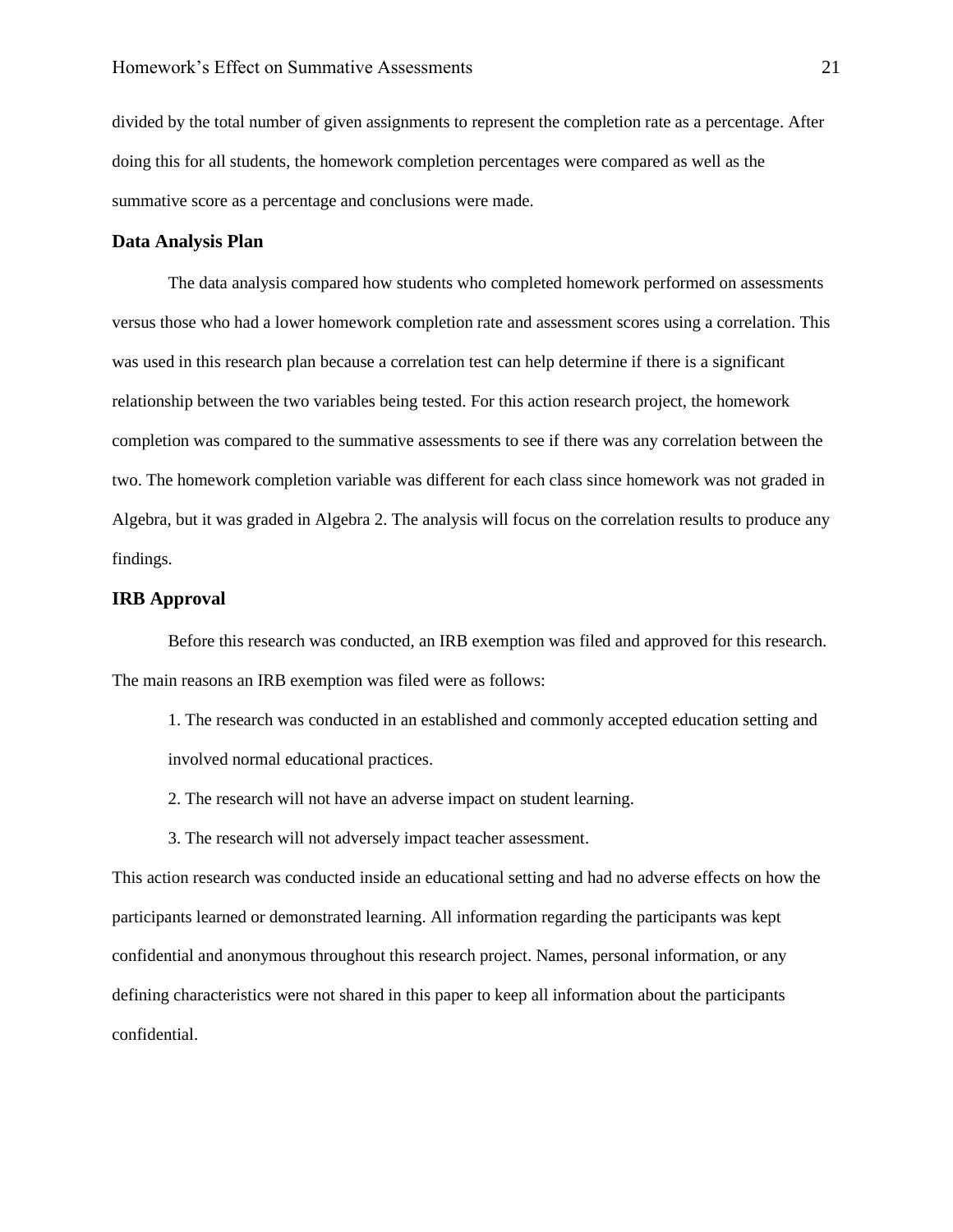#### **Findings**

#### <span id="page-22-1"></span><span id="page-22-0"></span>**Data Analysis**

In response to the research question, "do students who complete their homework regularly perform better on summative assessments," a correlation analysis was done to determine if there was a relationship between the variables. Data was collected over a nine-week grading period and was organized in an Excel spreadsheet. For both Algebra and Algebra 2 classes, three chapters were covered over this period. For each chapter, the number of assignments and which assignments were or were not completed were tracked. Students received either a "1" for a completed assignment or a "0" for a missing assignment in the Excel spreadsheet. After each chapter was completed, the average homework completion rate was found for each student. In addition to this, the percentage score students received on the chapter test was also recorded in the spreadsheet. Two final columns added to calculate each student's overall homework completion percentage and test score average. Each individual chapter as well as the overall averages were used when calculating the correlation analysis.

In the Algebra 2 class, the overall average homework completion rate and overall average test score was found to have a moderate to strong positive correlation,  $r(14) = 0.69$ ,  $p < 0.05$ . For the individual chapters, Chapter 1 showed r(14) = 0.38, p > 0.05, Chapter 2 had data which showed r(14) = 0.59, p < 0.05, and Chapter 3 ended with  $r(14) = 0.48$ , p > 0.05. The individual chapter results all showed a positive correlation ranging from 0.38 to 0.59. However only one had a significant p-value, which was Chapter 2.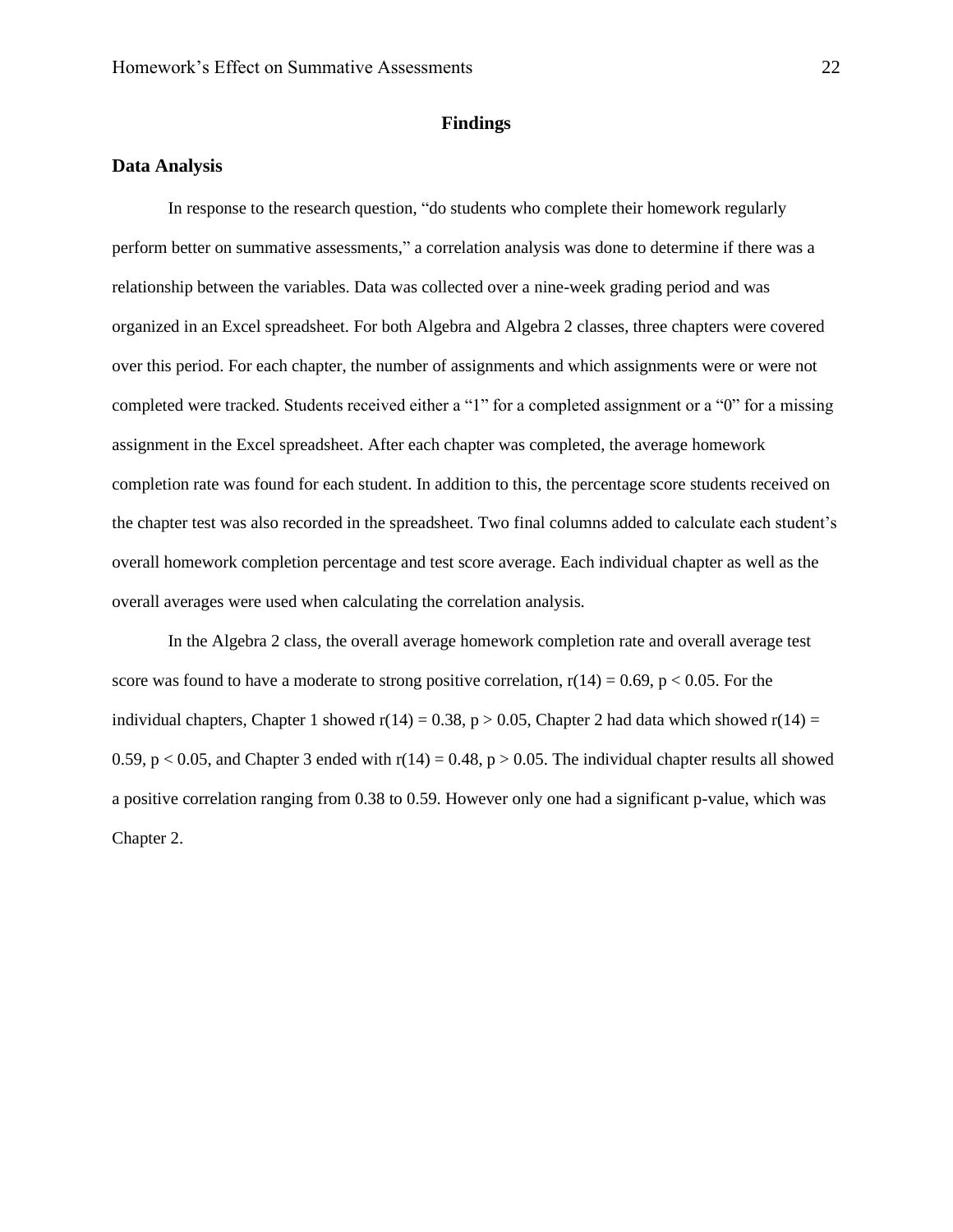



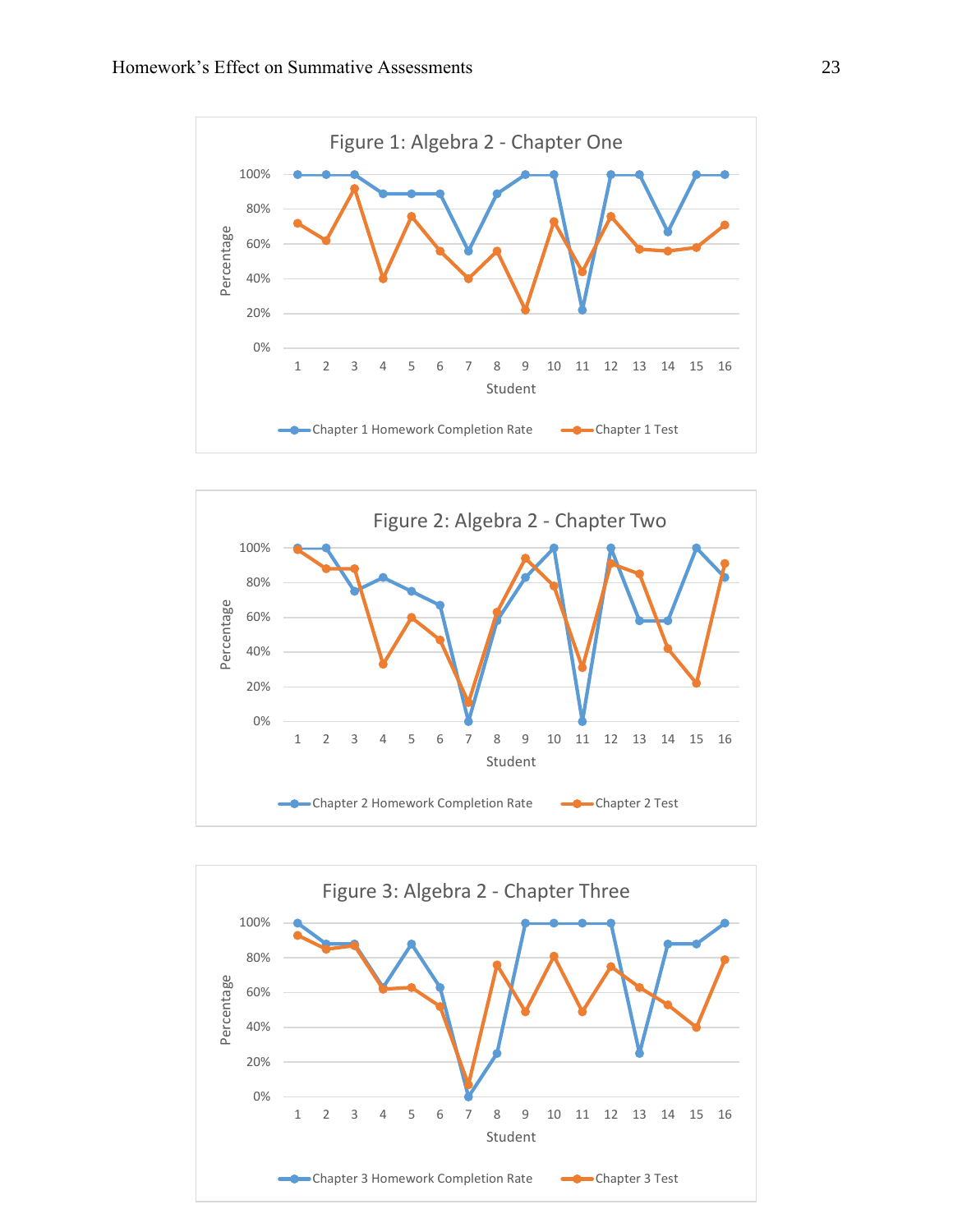

For the Algebra class, while there was still a positive correlation found between the homework rate and summative assessment scores, there was not a significant p-value recorded for any of the chapters or the overall average. The data showed the following: Chapter 1,  $r(20) = 0.16$ ,  $p > 0.05$ ; Chapter 2,  $r(20)$  $= 0.24$ , p  $> 0.05$ ; Chapter 3, r(20) = 0.12, p  $> 0.05$ . When looking at the overall homework completion and test score averages, the data showed  $r(20) = 0.38$ ,  $p > 0.05$ , which does show the most positive correlation, yet not a significant p-value.

<span id="page-24-0"></span>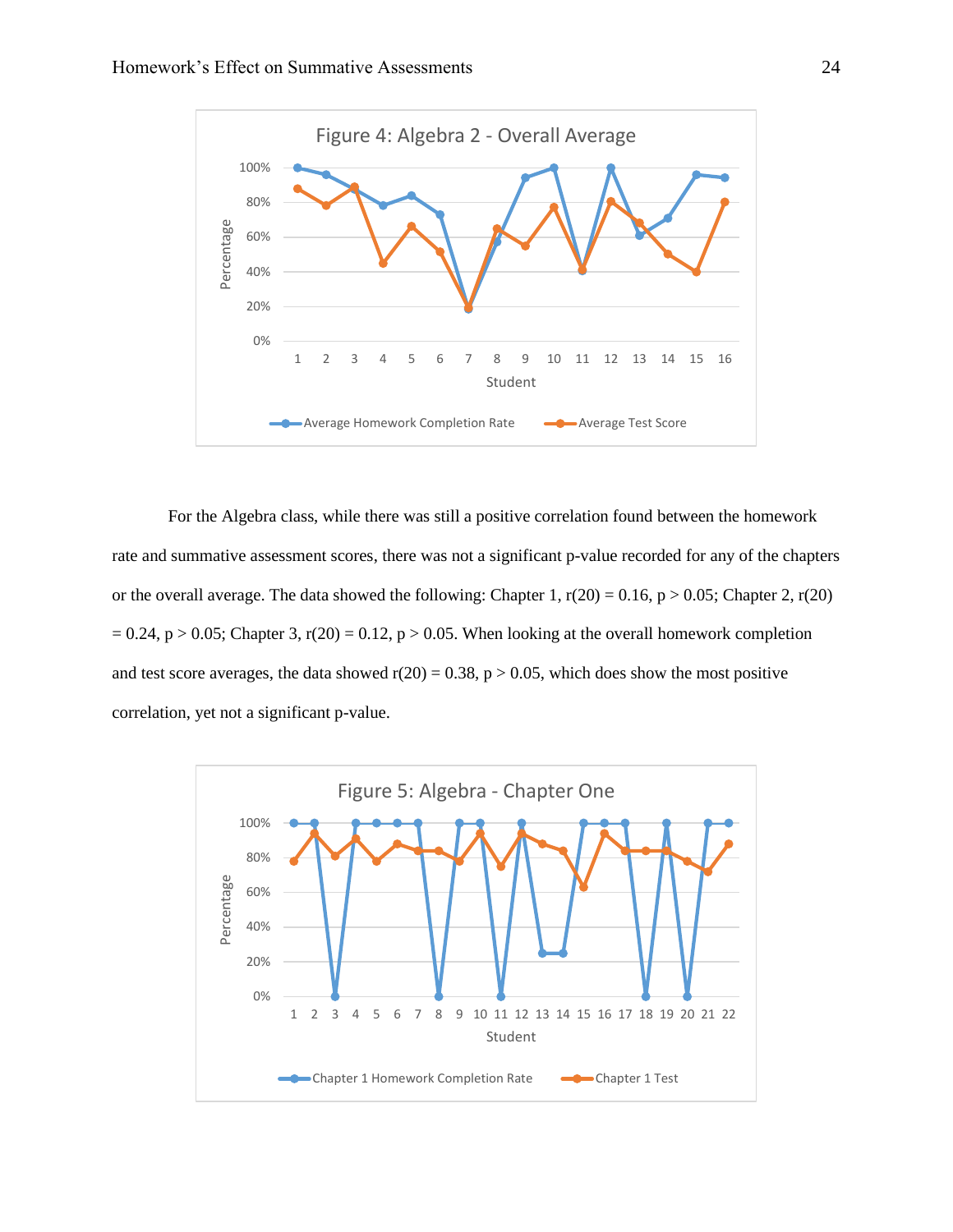



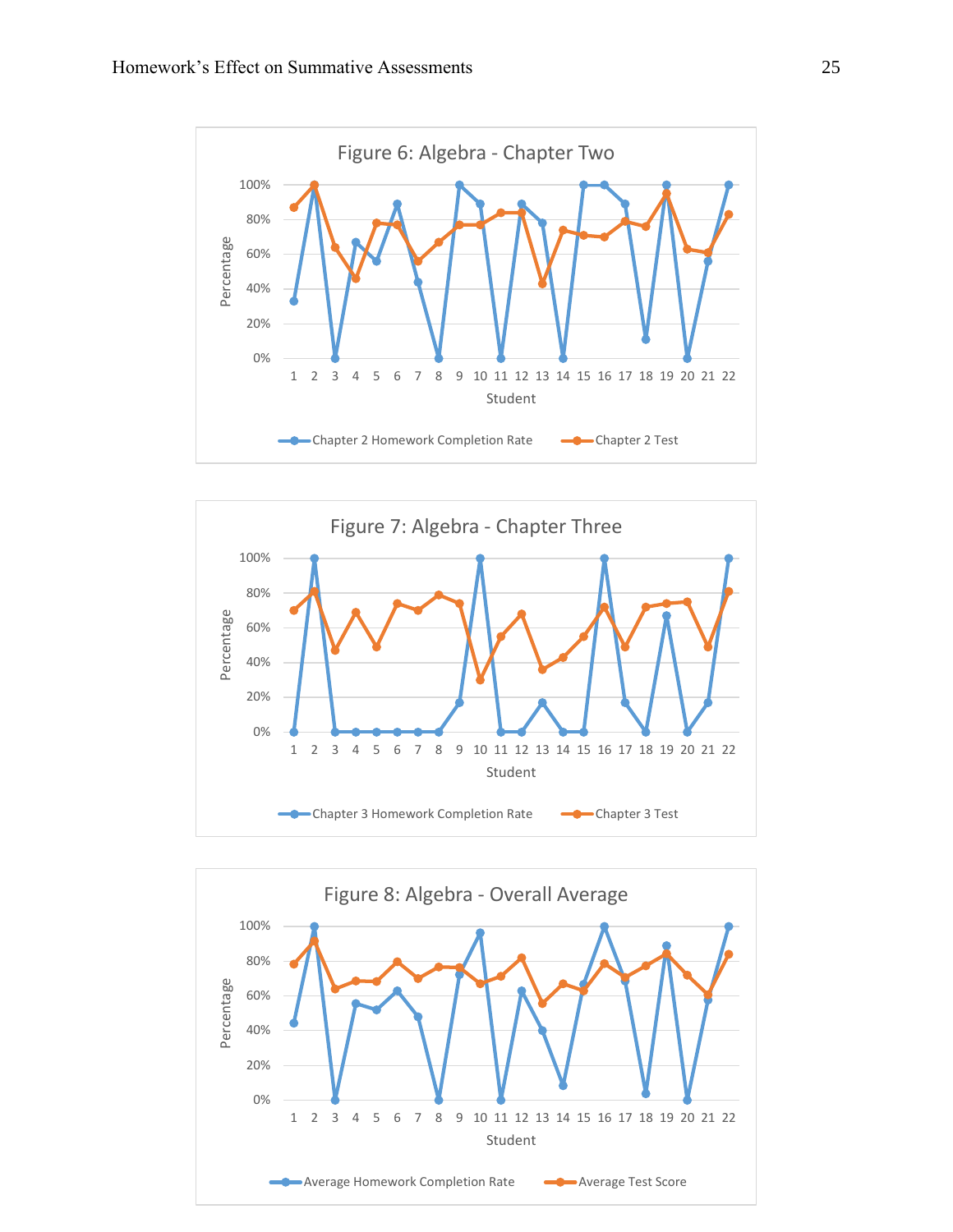#### **Discussion**

#### <span id="page-26-0"></span>**Summary of Major Findings**

The purpose of this action research project was to study if homework completion had any effect on how students performed on a summative assessment. While a positive correlation was found between the two variables, the results on whether it was significant were inconclusive. For both Algebra and Algebra 2, most of the chapters analyzed showed there was not a significant p-value, which means there could have been other factors determining the positive correlation. While the research done in the Algebra class showed insignificant results, Algebra 2 was able to yield some significant results. Specifically, Chapter 2 showed a stronger correlation between homework completion and how students performed on the assessment. In addition to this, the overall homework completion rate and assessment rate averages showed a positive correlation as well as a significant p-value.

In respect to the Algebra class, as more data is collected on these two variables, the correlation appears to increase and become more positive, therefore, moving the p-value towards a more significant value. Also noteworthy is the average homework completion rate and test score average were computed for each individual chapter. For Chapter 1, the average homework completion rate was 70% with an average test score of 84%. However, these two rates significantly dropped by Chapter 3 to a 24% and 62%, respectively. This data supports the conclusion not grading homework in Algebra negatively effects student motivation to complete the assignments; and therefore, the test scores reflected a lack of practice as well.

Overall, the relationship between homework completion and summative assessments scores are positively related, although not always significantly. While this research supports the idea homework completion will help improve students' assessment scores, the results are not consistent enough to allow for any major conclusions to be made. There are several factors could have influenced the outcomes; this reality should be taken into consideration when reviewing the data.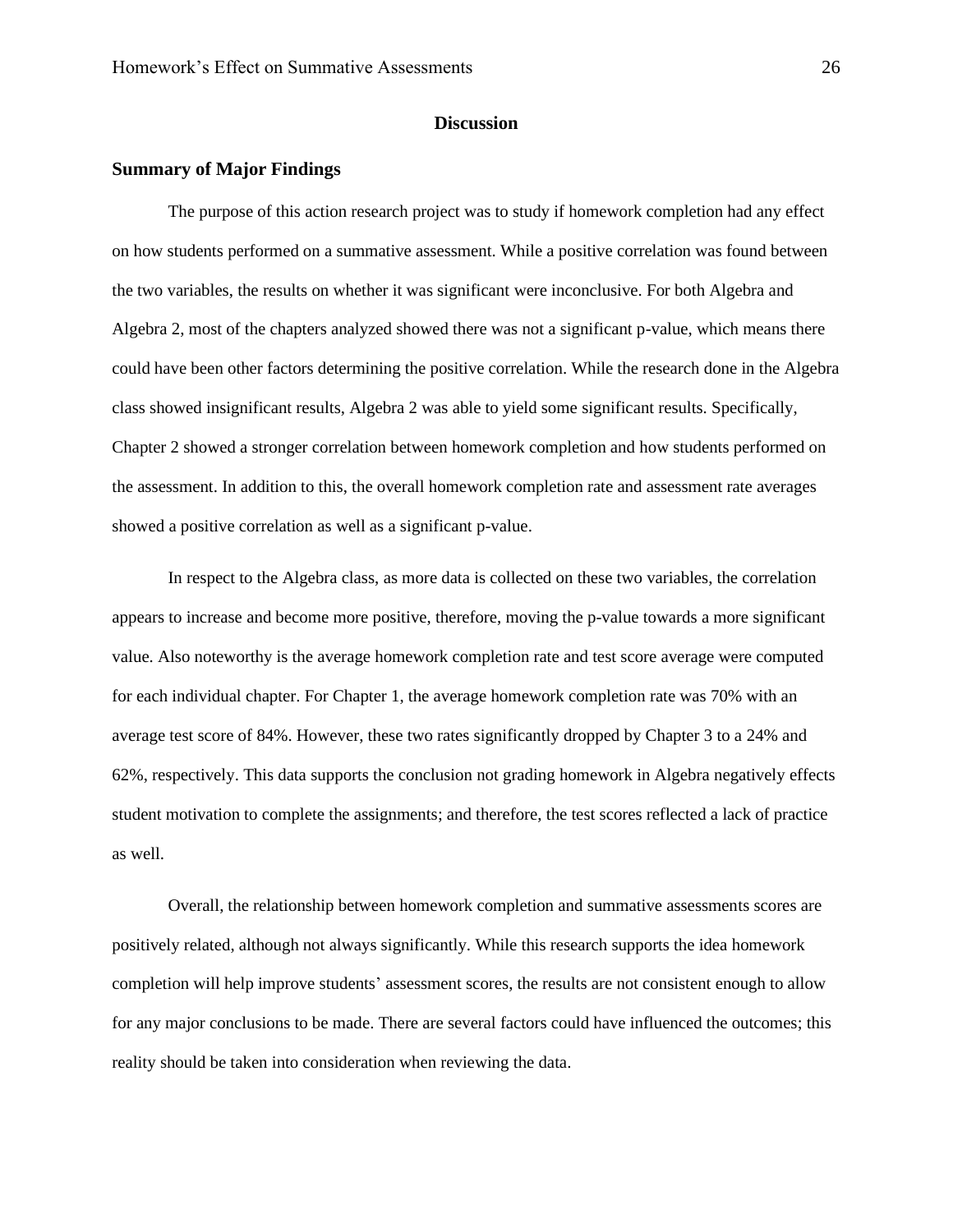#### <span id="page-27-0"></span>**Limitations of the Study**

One of the potential limitations is the idea there may not be a direct link between homework completion and test scores. While others have studied this issue, there have been no conclusive results found and the results are contradictory of each other. Whether homework completion can affect summative assessments can change from year to year depending on the classroom and the environment. It is possible for the students involved in this study the COVID-19 pandemic affected their performance: these students are missing some needed background knowledge to perform well at the high school setting. Many students have a major gap in their learning from two years ago, and this deficit needs to be considered as we look at this study's results.

Another limitation to consider is the intrinsic motivation students may or may not have. Some students will naturally perform better on summative assessments because of more innate math ability. These differences in natural ability can skew the data if several higher-ability students are placed in one section of a class. In addition, other students may not have the motivation to complete homework assignments, or the internal ambition to perform the best on summative assessments. These factors are dependent upon the type of students placed within these classes and can affect the research process. Moreover, students in Algebra 2 may be naturally more inclined to complete homework because a grade is given, and therefore the overall class score will be affected. Since the Algebra students are not receiving numerical credit for homework and instead are given formative assessments which will be graded, it could be a natural reaction these students will not complete homework because it does not provide an immediate reward.

Branching off this limitation is the fact each class is unique in terms of student needs. In every class, there will be students who are high achieving as well as students who need a lot of assistance in all academics. The general make-up of each class varies drastically and can impact the research being done. Along these lines, it is important to consider this research was done using a small sample size. One section of Algebra and one section of Algebra 2 was used for this research, and the results could easily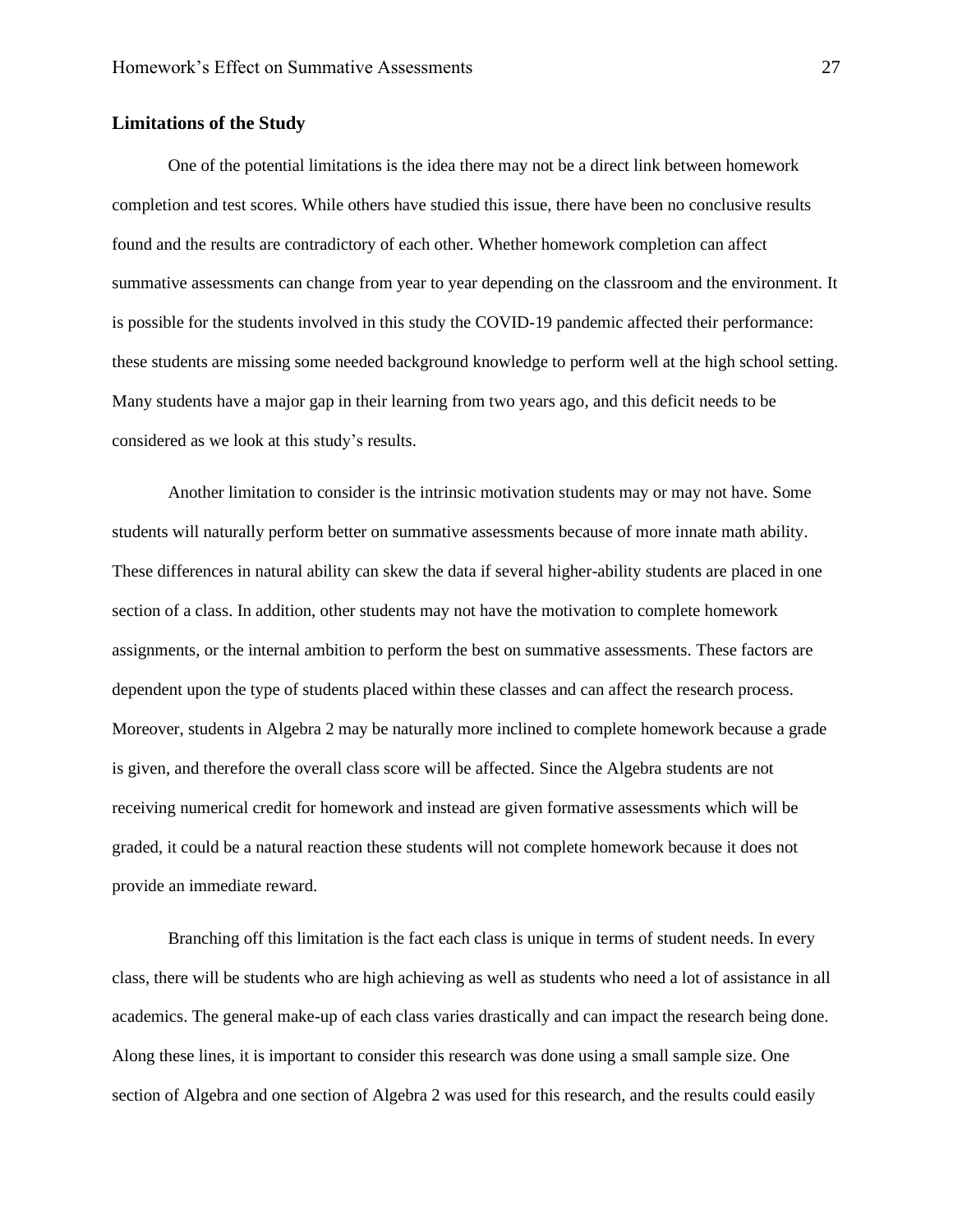change if different sections were chosen. The research for this project was also limited due to time constraints, and the results could be significantly different if this research had been done over an entire school year instead of being constrained by the nine-week period was used.

A final limitation to consider is students in Algebra 2 will have had prior experience with the researcher as a teacher from previous years. By contrast, the Algebra students are new to the high school and face a major adjustment period transitioning from the middle school. The Algebra 2 students will be familiar with the researcher's teaching style as well as the expectations of the class and the building. These students will be primarily juniors and seniors and have experience with the school policies and procedures. Algebra students are all coming from the middle school and have no understanding of how the high school will be different and what expectations will be. The fact this research took place at the start of a school year could have affected the results.

#### <span id="page-28-0"></span>**Further Study**

Based on the results of this action research project, it would be beneficial to continue to study the effect homework completion has on summative assessments and see if more conclusive results could be reached. Going forward, a longer research period could produce more consistent results allowing for more definitive evidence potentially supporting the connection between homework completion and assessment scores.

For this study to be recreated, it would be best to start with a new group of participants and to extend the amount of time given to this research. Looking at a semester or even a full school year would allow the research to be conducted in a manner to produce more significant results. It should also be studied how grading homework influences the completion as this correlation seems to be a factor from this experiment. Finding ways to foster motivation and the connection to homework would open up an additional area of research not covered in this project.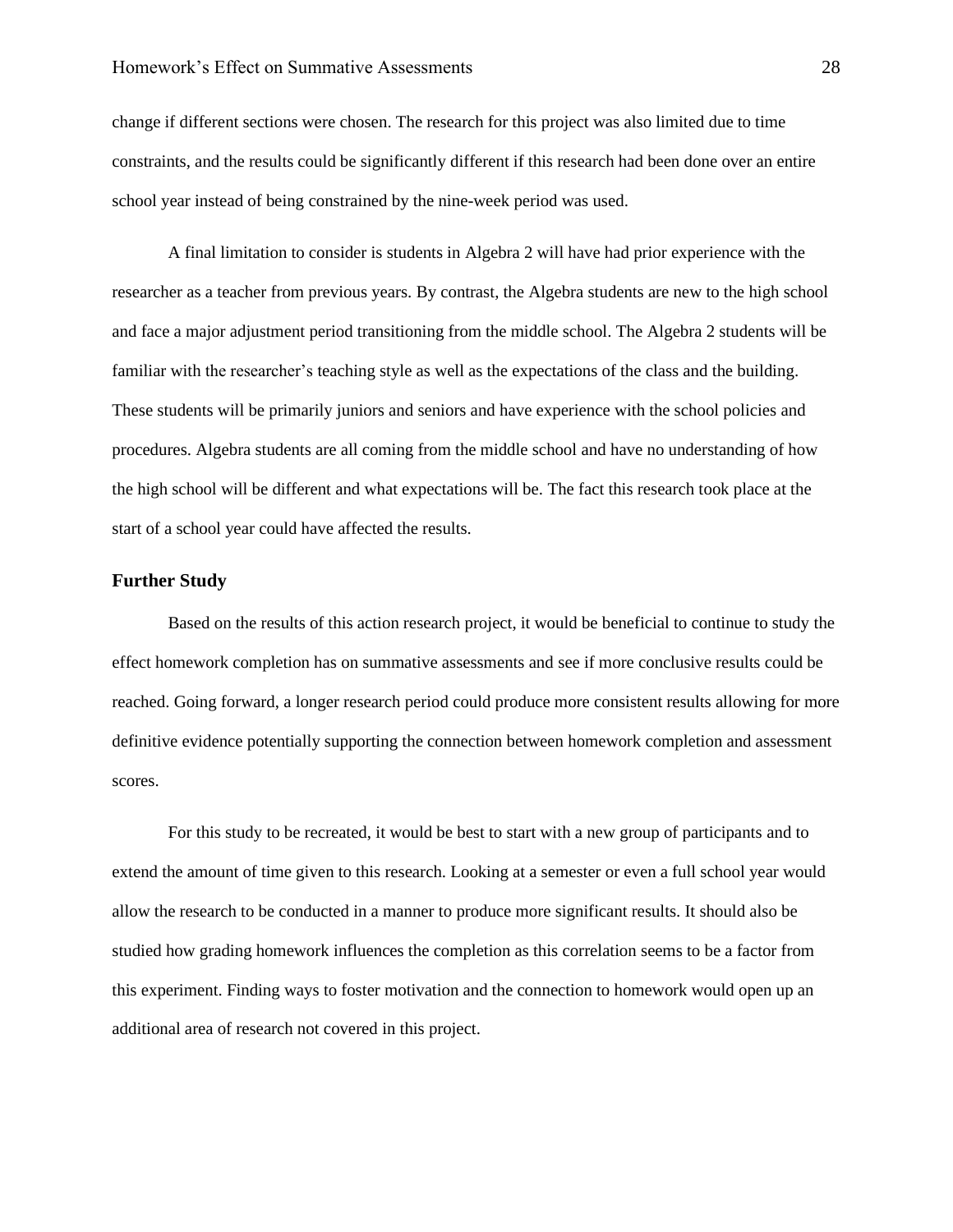#### **Conclusion**

<span id="page-29-0"></span>Homework can be used in a variety of different ways within classrooms, and it is important to look at how homework completion impacts student performance on assessments. Whereas the results of this action research project were inconclusive, this relationship would benefit from future research. In this study, homework completion and student performance on summative assessments were positively correlated; therefore, this relationship should continue to be a focus for educators within individual classrooms. Moving forward, teachers within schools should be continuously improving homework practices and continue to emphasize the importance of practice to students.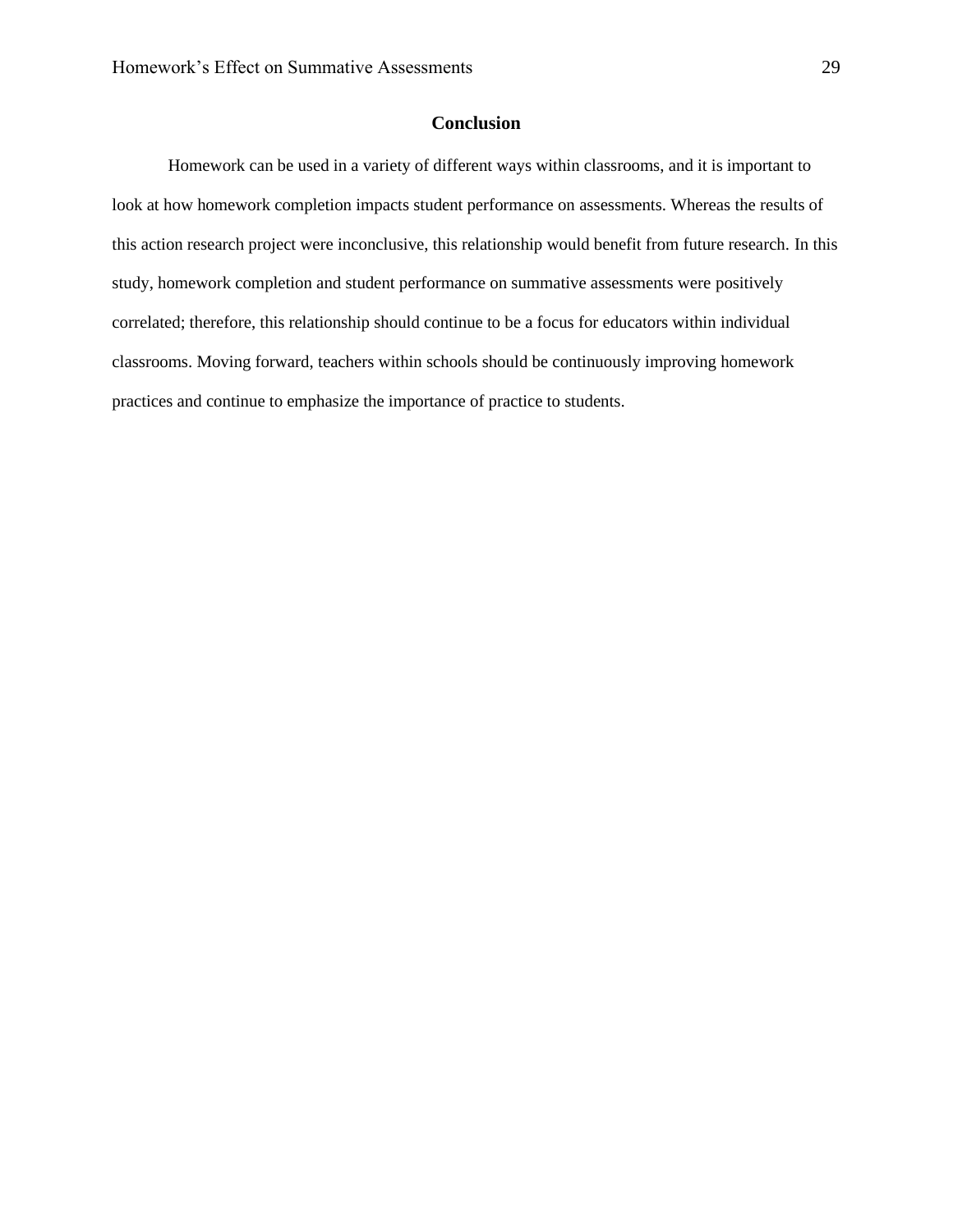#### **References**

- <span id="page-30-0"></span>Afzal, H., & Ali, I. (2010). A study of university students motivation and its relationship with their academic performance. *SSRN Electronic Journal*. https://doi.org/10.2139/ssrn.2899435
- Balta, N., Perera-Rodríguez Víctor-Hugo, & Hervás-Gómez Carlos. (2018). Using socrative as an online homework platform to increase students' exam scores. *Education and Information Technologies*, *23*(2), 837–850. https://doi.org/10.1007/s10639-017-9638-6
- Baş Gökhan, Şentürk Cihad, & Ciğerci Fatih Mehmet. (2017). Homework and academic achievement: a meta-analytic review of research. *Issues in Educational Research*, *27*(1), 31–50.
- Burriss, K. G., & Snead, D. (2017). Middle school students' perceptions regarding the motivation and effectiveness of homework. *School Community Journal*, *27*(2), 193–210.
- Carbonaro, W. (2005). Tracking, Students' Effort, and Academic Achievement: A Magazine of Theory And Practice. *Sociology of Education, 78*(1), 27-49. http://ezproxy.nwciowa.edu/login?url=https://www-proquestcom.ezproxy.nwciowa.edu/scholarly-journals/tracking-students-effort-academicachievement/docview/216483442/se-2?accountid=28306
- Cooper, H. (1989). Synthesis of Research on Homework. *Educational Leadership, 47*(3), 85. http://ezproxy.nwciowa.edu/login?url=https://www-proquest-com.ezproxy.nwciowa.edu/tradejournals/synthesis-research-on-homework/docview/224861730/se-2?accountid=28306
- Cooper, H., Robinson, J. C., & Patall, E. A. (2006). Does Homework Improve Academic Achievement? A Synthesis of Research, 1987-2003. *Review of Educational Research, 76*(1), 1-9,11-17,19- 21,28-29,37,41,43-45,47-62. http://ezproxy.nwciowa.edu/login?url=https://www-proquestcom.ezproxy.nwciowa.edu/scholarly-journals/does-homework-improve-academicachievement/docview/214117789/se-2?accountid=28306
- Cosio, M. N., & Williamson, V. M. (2019). Timing of Homework Completion vs. Performance in General Chemistry. *Journal of Science Education and Technology, 28*(5), 523-531. http://dx.doi.org.ezproxy.nwciowa.edu/10.1007/s10956-019-09783-x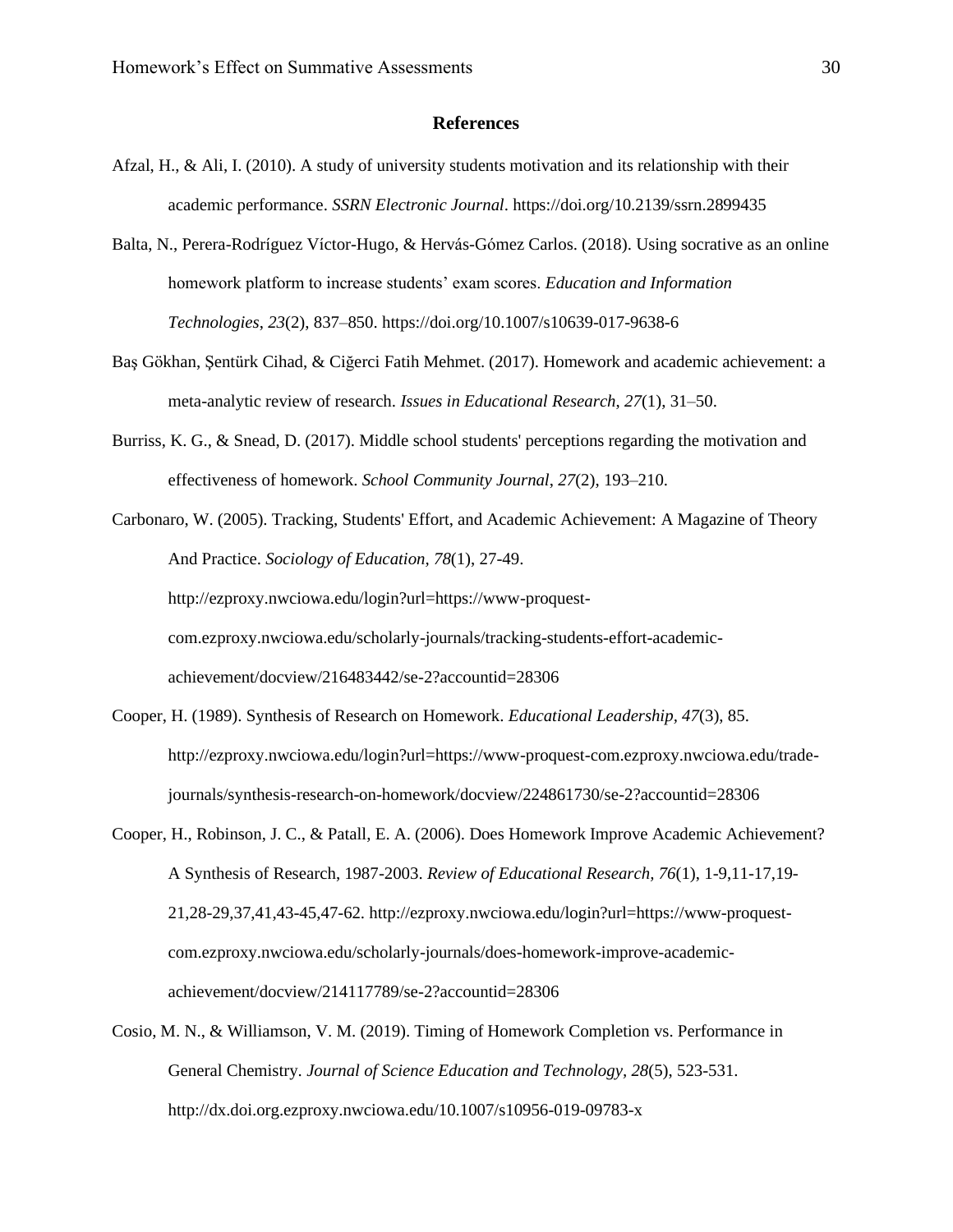Heffernan, N. (2019). Backtalk: don't eliminate homework. make it more effective. *Phi Delta Kappan*, *100*(6), 80–80. https://doi.org/10.1177/0031721719834038

- Jonsdottir, A. H., Bjornsdottir, A., & Stefansson, G. (2017). Difference in learning among students doing pen-and-paper homework compared to web-based homework in an introductory statistics course. *Journal of Statistics Education*, *25*(1), 12–20.
- Katz, I., Eilot, K., & Nevo, N. (2014). "I'll do it later": Type of motivation, self-efficacy, and homework procrastination. *Motivation and Emotion, 38*(1), 111-119. http://dx.doi.org.ezproxy.nwciowa.edu/10.1007/s11031-013-9366-1
- Marzano, R. J., & Pickering, D. J. (2007, March 1). *Special topic / the case for and against homework*. ASCD. Retrieved September 19, 2021, from https://www.ascd.org/el/articles/the-case-for-andagainst-homework.
- McGlynn, K., & Kelly, J. (2019). Building a bridge over homework. *Science Scope, 42*(6), 36-40. http://ezproxy.nwciowa.edu/login?url=https://wwwproquestcom.ezproxy.nwciowa.edu/scholarly-journals/building-bridge-overhomework/docview/2175251823/se-2?accountid=28306
- McLeod, B. D. (2017). The homework conundrum. *International School*, *19*(3), 45–46.
- Moè Angelica, Katz, I., & Alesi, M. (2018). Scaffolding for motivation by parents, and child homework motivations and emotions: effects of a training programme. *British Journal of Educational Psychology*, *88*(2), 323–344. https://doi.org/10.1111/bjep.12216
- Natriello, G., & McDill, E. L. (1986). Performance standards, student effort on homework, and academic achievement. *Sociology of Education*, *59*(1), 18–31.
- Núñez, J.C., Suárez, N., Rosário, P., Vallejo, G., Valle, A., & Epstein, J. L. (2015). Relationships between perceived parental involvement in homework, student homework behaviors, and academic achievement: differences among elementary, junior high, and high school students. *Metacognition and Learning, 10*(3), 375-406. http://dx.doi.org.ezproxy.nwciowa.edu/10.1007/s11409-015-9135-5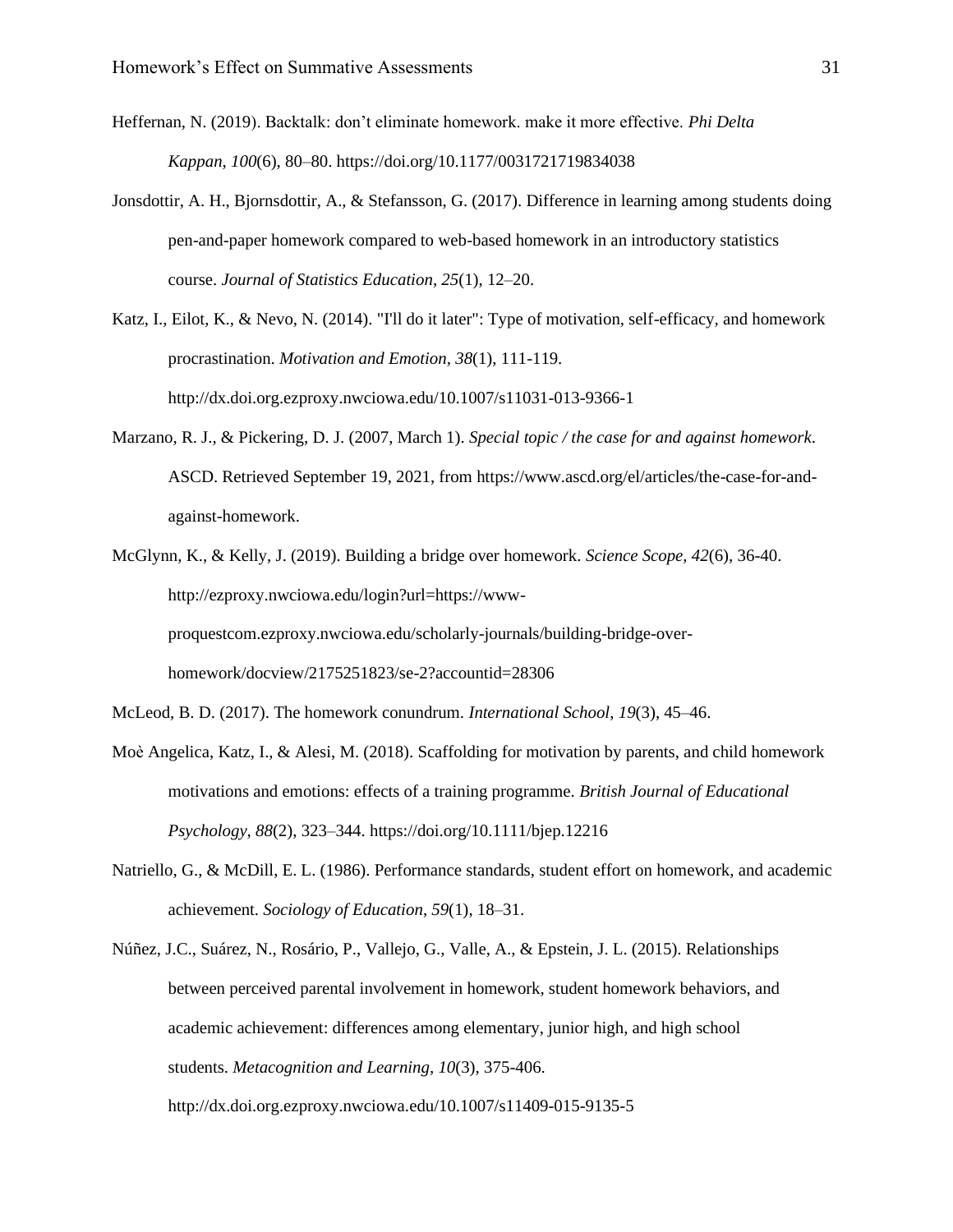- Pino-Pasternak, D. (2014). Applying an observational lens to identify parental behaviors associated with children's homework motivation. *British Journal of Educational Psychology*, *84*(3), 352–352.
- Planchard, M., Daniel, K. L., Maroo, J., Mishra, C., & McLean, T. (2015, November 30). *Homework, motivation, and academic achievement in a college genetics course.* Bioscene: Journal of College Biology Teaching. Retrieved September 19, 2021, from https://eric.ed.gov/?q=homework%2Band%2Bacademic%2Bachievement&pr=on&id=EJ108652 8
- Regueiro, B., Núñez José C, Valle, A., Piñeiro Isabel, Rodríguez Susana, & Rosário Pedro. (2018). Motivational profiles in high school students: differences in behavioral and emotional homework engagement and academic achievement. *International Journal of Psychology*, *53*(6), 449–457. https://doi.org/10.1002/ijop.12399
- Roschelle, J., Feng, M., Murphy, R. F., & Mason, C. A. (2016). Online mathematics homework increases student achievement. *Aera Open*, *2*(4).
- Strauss, V. (2003*). A history of homework how much is too much? debate has simmered for 100 years.* Pittsburgh Post - Gazette, D-2, 2.
- Stocco, C. S., Moline, A. D., & Bowar, S. (2021). Further evaluation of contingencies on lying about homework completion. *Behavioral Interventions*, *36*(3), 620–634. https://doi.org/10.1002/bin.1787
- Tam, V. C., & Chan, R. M. C. (2016). What is homework for? Hong Kong primary school teachers' homework conceptions. *School Community Journal*, *26*(1), 25–44.
- Trussell, H. J., & Dietz, E. J. (2003). A study of the effect of graded homework in a preparatory math course for electrical engineers. *Journal of Engineering Education*, *92*(2), 141–146. https://doi.org/10.1002/j.2168-9830.2003.tb00752.x
- Voorhees, S. (2011). Why the dog eats Nikki's homework: making informed assignment decisions. *The Reading Teacher*, *64*(5), 363–367.

Wiesman, J. (2012). Student motivation and the alignment of teacher beliefs. *The Clearing House*, *85*(3),